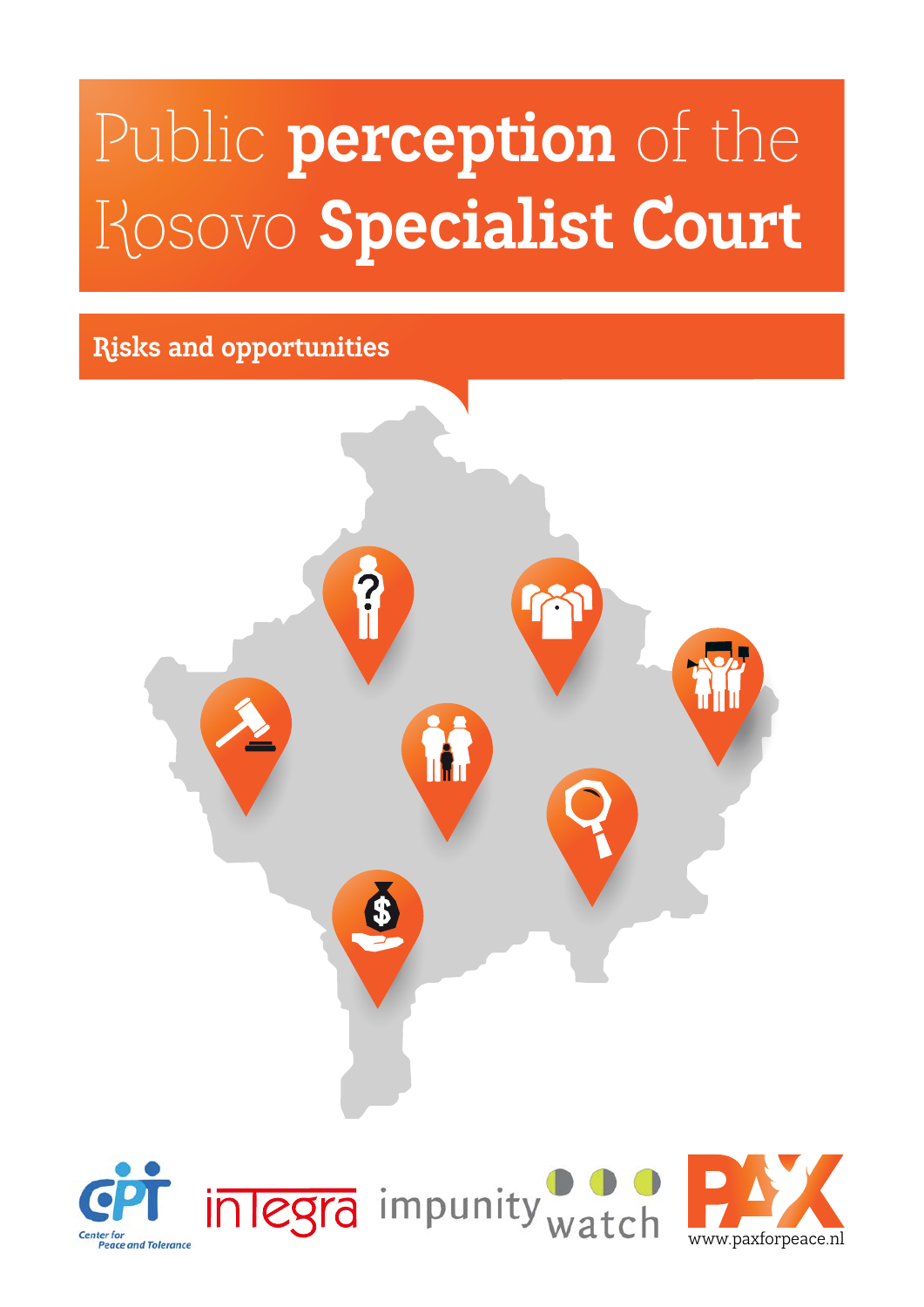#### **Colophon**

Authors: Michael James Warren, Kushtrim Koliqi, Nenad Maksimović, Marlies Stappers A publication by: PAX, The Netherlands ISBN 978-94-92487-20-9 NUR 689 PAX serial number: PAX/2017/12 Utrecht (The Netherlands), September 2017

#### **Acknowledgements**

This report represents a collaborative effort by staff from PAX, Centre for Peace and Tolerance (CPT), Impunity Watch and Integra. The public perception survey was conducted by [UBO Consulting.](http://www.uboconsulting.com/) Focus group discussions were implemented by CPT and Integra. The authors wish to thank Kujtim Koci and the team at UBO Consulting.

#### **About PAX**

PAX is a Dutch civil society organization that brings together people who have the courage to stand for peace, working to build dignified, democratic and peaceful societies around the globe. In Kosovo, PAX's programme includes transitional justice and dealing with the past, as well as a long-standing commitment to promoting good relations between communities in the north.

[www.paxforpeace.nl](http://www.paxforpeace.nl) | [info@paxforpeace.nl](mailto:info@paxforpeace.nl)

#### **About Centre for Peace and Tolerance**

Centre for Peace and Tolerance (CPT) is a non-profit, non-governmental organization, founded with the aim of supporting the strengthening of capacities of local institutions in Kosovo Serb-dominated municipalities and advocating transparent and cost-effective local governance. CPT strongly advocates for creating sound and effective Kosovo Serb representation at all levels of governance, and active participation of Kosovo Serbs in the political and social life in Kosovo. [www.ngocpt.org](http://www.ngocpt.org) | [office@ngocpt.org](mailto:office@ngocpt.org)

#### **About Integra**

Integra is committed to contributing to the recovery and development of Kosovo and the region. Integra's work is guided by the principles of good governance and full enjoyment of human rights, regardless of ethnicity, race, religion, gender, sexual orientation and political belonging, which are essential to building a democratic and tolerant Kosovo, fully integrated in the European community.

[www.ngo-integra.org](http://www.ngo-integra.org) | [info@ngo-integra.org](mailto:info@ngo-integra.org)

#### **About Impunity Watch**

Impunity Watch is a Netherlands-based international non-profit organization seeking to promote accountability for atrocities in countries emerging from a violent past. IW conducts research into the root causes of impunity and obstacles to its reduction that includes the voices of affected communities to produce research-based policy advice on processes intended to encourage truth, justice, reparations and the non-recurrence of violence.

[www.impunitywatch.org](http://www.impunitywatch.org) | [info@impunitywatch.org](mailto:info@impunitywatch.org)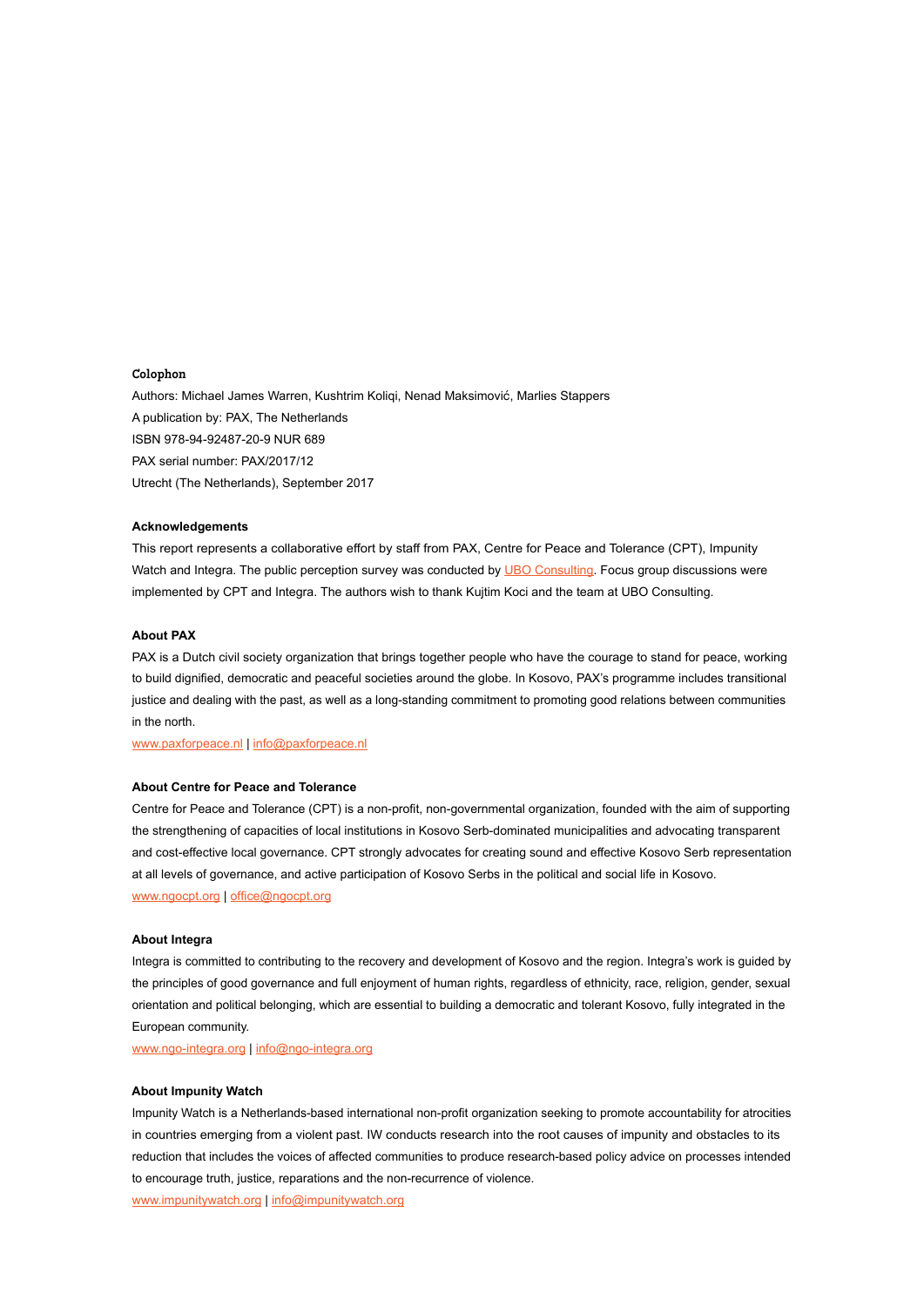# Table of contents

| <b>Executive summary</b>     | 4  |  |
|------------------------------|----|--|
| Background                   | 7  |  |
| Methodology                  | 9  |  |
| <b>Rey findings</b>          | 10 |  |
| Analysis and recommendations | 21 |  |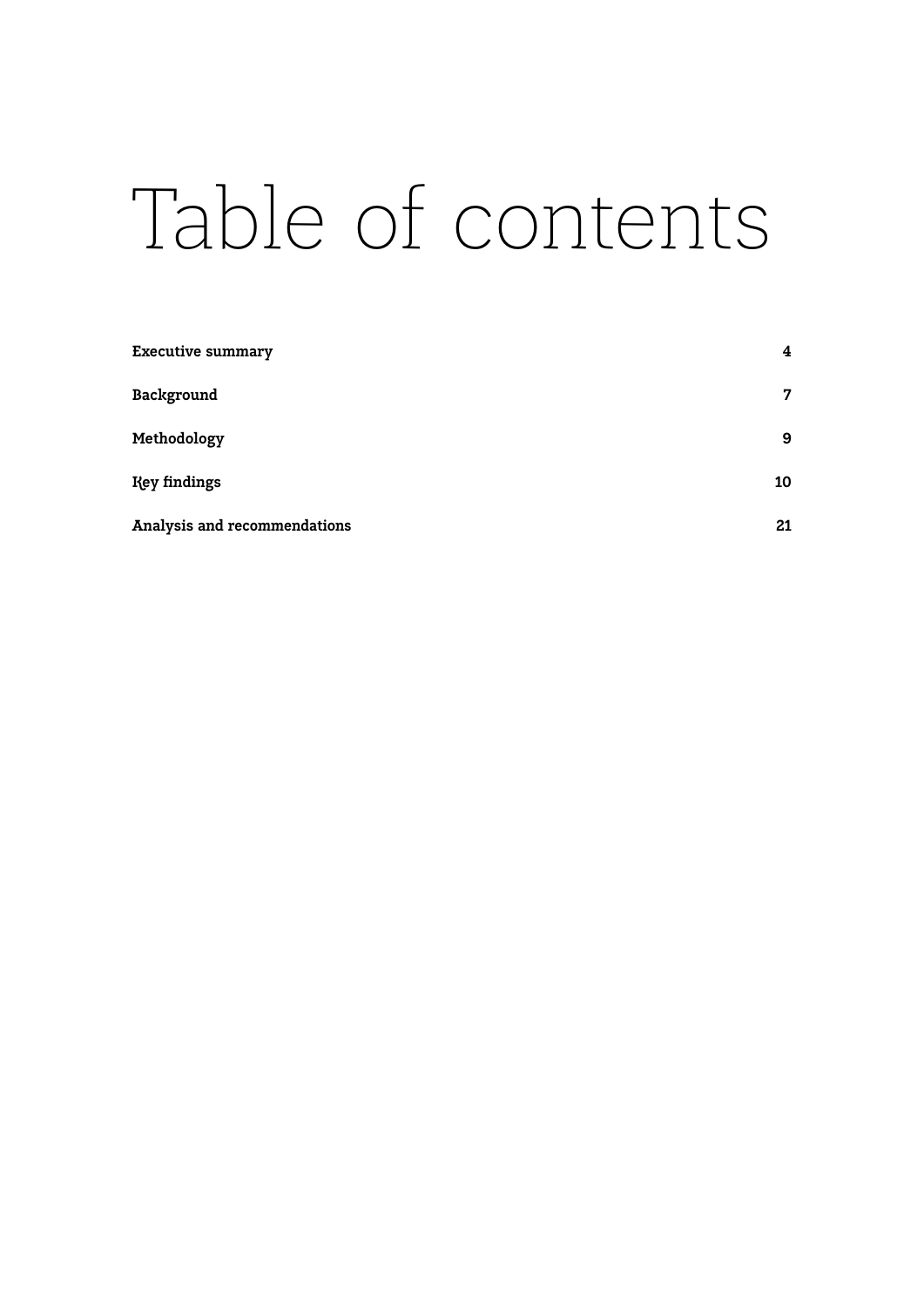# <span id="page-3-0"></span>Executive summary

T he Kosovo Specialist Chambers and Specialist Prosecutor's Office for Kosovo (hereafter, "Rosovo"<br>Specialist Court") is a "hybrid court" intended to adjudicate war crimes cases against individuals<br>associated with the main Specialist Court") is a "hybrid court" intended to adjudicate war crimes cases against individuals associated with the mainly ethnic Albanian Kosovo Liberation Army (KLA) in the period 1998- 2000. It is part of the judicial system of Kosovo but has its seat in The Hague, and is staffed with international judges and prosecutors. The establishment of this court should be understood in light of the broader context of dealing with the past in Kosovo, in which several other national and international attempts to address war crimes have fallen short of expectations. While its work may provide a measure of justice for victims and a direct form of accountability for perpetrators, the Court's impact could be severely circumscribed by the political and social dynamics within Kosovo and limited public understanding of its purpose and scope. These factors may contribute not only to undermining the Court's potential positive societal impact, but may also exert a destabilizing effect on Kosovo.

From April 2017, a three-month public perception study was conducted in Kosovo with the aim of better understanding the key challenges facing the Kosovo Specialist Court. This document summarizes that research, and offers recommendations to address potential risks arising from the Court's work and capitalize on opportunities to strengthen its positive societal impact.

The research identified several key challenges related to public perception:

- ! Public awareness of the Kosovo Specialist Court is low, with 60.4% of ethnic Albanians and 59.2% of ethnic Serbs believing they do not receive enough information about the Court.
- ! Misinformation about the Kosovo Specialist Court is widespread, with (for example) 35.4% of ethnic Albanians and 18.9% of ethnic Serbs who consider themselves well-informed about the Court incorrectly believing it will prosecute crimes related to corruption and state capture.
- Ethnic Albanians overwhelmingly view the Court's mandate to prosecute war crimes and crimes against humanity mainly associated with the KLA as unfair, with 76.4% holding that belief.
- While a majority (69%) of Serbs in Kosovo believe it is unlikely or very unlikely that the Kosovo Specialist Court can bring justice to those who committed serious war crimes, a majority (60%) of ethnic Albanians believe it is likely or very likely that the Specialist Court can accomplish this.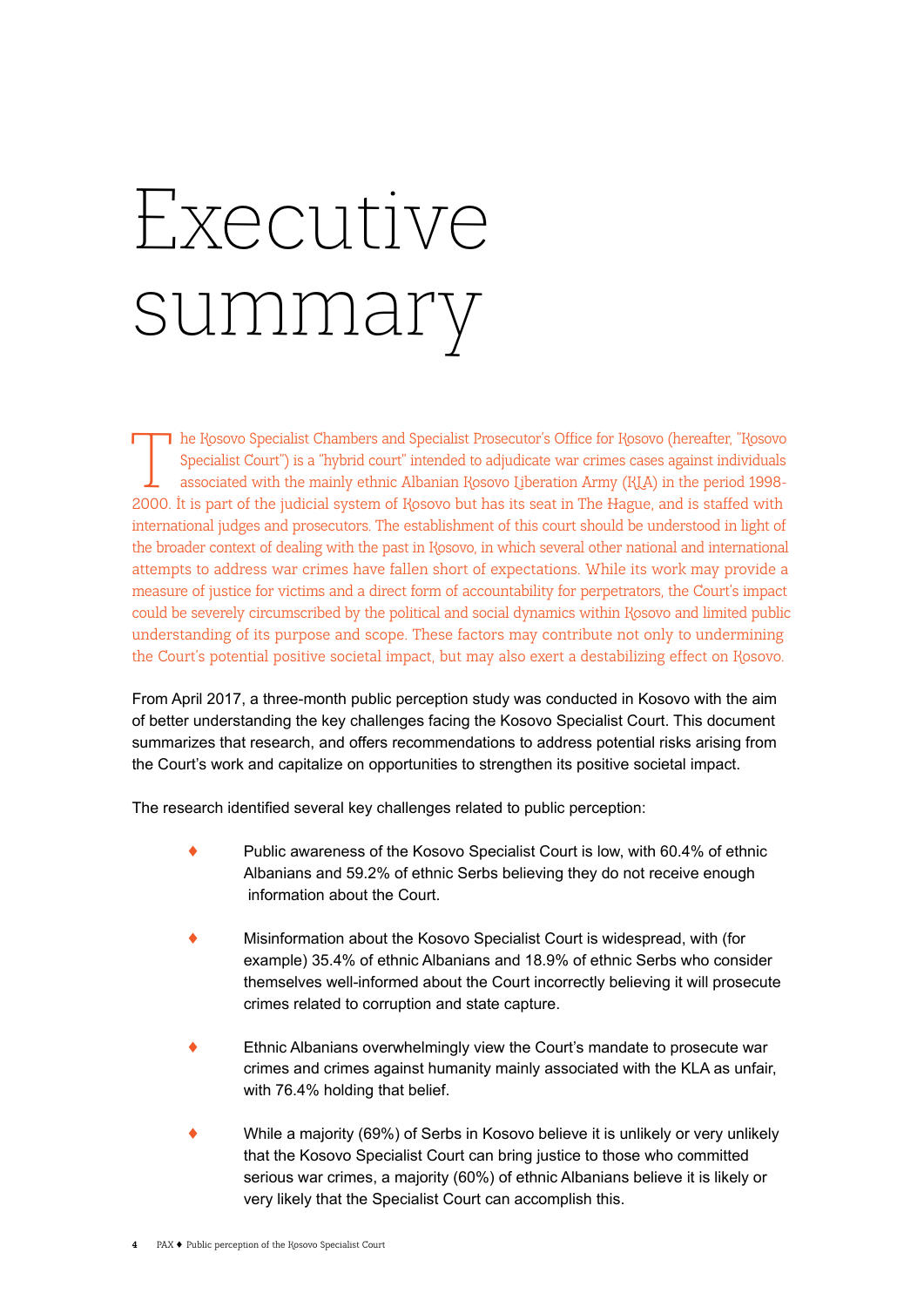- Among ethnic Albanians, a majority (51%) are willing to protest if KLA fighters are indicted by the Kosovo Specialist Court, and 36% are willing to act to prevent prosecution of members of the KLA.
- $\bullet$  Public confidence in witness protection is low, with the majority of ethnic Serbs (82.1%) and nearly half of ethnic Albanians (48.8%) believing it is not safe for witnesses to testify at the Kosovo Specialist Court.

The research also found that, these challenges notwithstanding, majorities of Albanians (64.8%) and Serbs (53.2%) in Kosovo believe it is important to deal with all crimes committed, or crimes suffered by all civilians, during and in the aftermath of the 1998-99 Kosovo war.

The public perception research makes it clear that public awareness of the Kosovo Specialist Court's purpose, mandate and scope is low, a situation that has enabled misinformation to spread, thereby increasing the likelihood of a "shock" effect when the first indictments are issued, and decreasing the likelihood of social acceptance of the Court's work in the long-term. Moreover, in the current context and given previous international and domestic efforts to deal with war crimes that fell short of expectations, many in the ethnic Albanian community view the Kosovo Specialist Court's jurisdiction as selective and partial, while many in the ethnic Serb community are skeptical that it can deliver justice in relation to long-neglected war crimes cases in which the victims were mainly Serbs. There is thus a risk that, if the Court's work results in successful prosecution of KLA members, ethnic Albanian perceptions of anti-Albanian bias in the pursuit of war crimes cases may increase. On the other hand, should the Court prove unable to secure at least some convictions, the disillusionment of ethnic Serbs with Kosovo's institutions may increase. Both outcomes would have adverse effects on the already tense relations between the Albanian and Serb communities, on efforts to achieve reconciliation, and on Kosovo's political and social stability.

The report concludes with recommendations to key stakeholders intended to address some of the risks identified by the public perception survey. The recommendations aim to strengthen the prospect of the Kosovo Specialist Court's work delivering a positive societal impact, and include (but are not limited to):

- ! The Kosovo Specialist Chambers and Specialist Prosecutor's Office, the Government of Kosovo, key EU and international stakeholders, and Kosovan civil society should cooperate in the development and implementation of an **effective, evidence-based and targeted programme of public information and dialogue**, to address information gaps, counter misinformation, and encourage all stakeholders to use consistent language regarding the Court, in order to mitigate the risk of misinterpretation and confusion, and to generate broad social acceptance of the process and its outcomes.
- ! Messaging should be **tailored specifically to members of Kosovo's diverse communities**, for example: stressing the Court's role in ensuring that "no one is above the law" in targeted messaging to Albanians, and promoting the principle of individual accountability for war crimes and crimes against humanity committed against civilians in targeted messaging to Serbs and other minorities.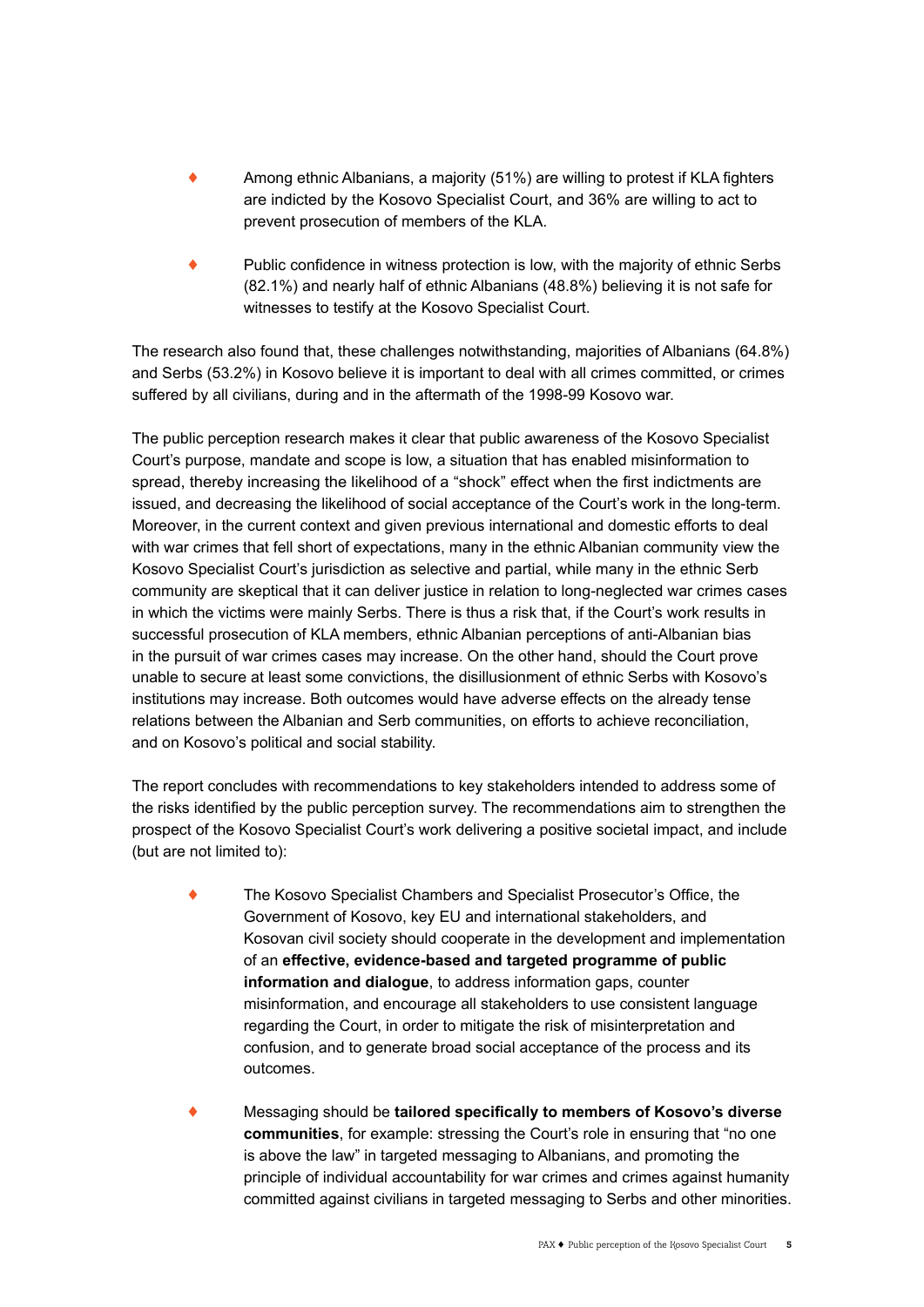- ! The Kosovo Specialist Chambers and Specialist Prosecutor's Office should establish a **meaningful presence in Kosovan public life**, reaching beyond a limited public communication strategy to achieve visibility, credibility, and two-way communication enabling institutions and officials of the Court to positively influence narratives in Kosovan society that actively promote understanding and acceptance of the Court's work in a broader context.
- ! The Government of Kosovo should invest political, bureaucratic and financial resources in promoting a **national framework for dealing with the wartime past** that mitigates perceptions of selectivity and unfairness by framing the Kosovo Specialist Court in relation to complementary local, national and regional efforts to deal with Kosovo's wartime past, especially (but not limited to) completion of a National Strategy on Transitional Justice and in the context of discussions around the proposed Commission on Truth and Reconciliation.  $\blacklozenge$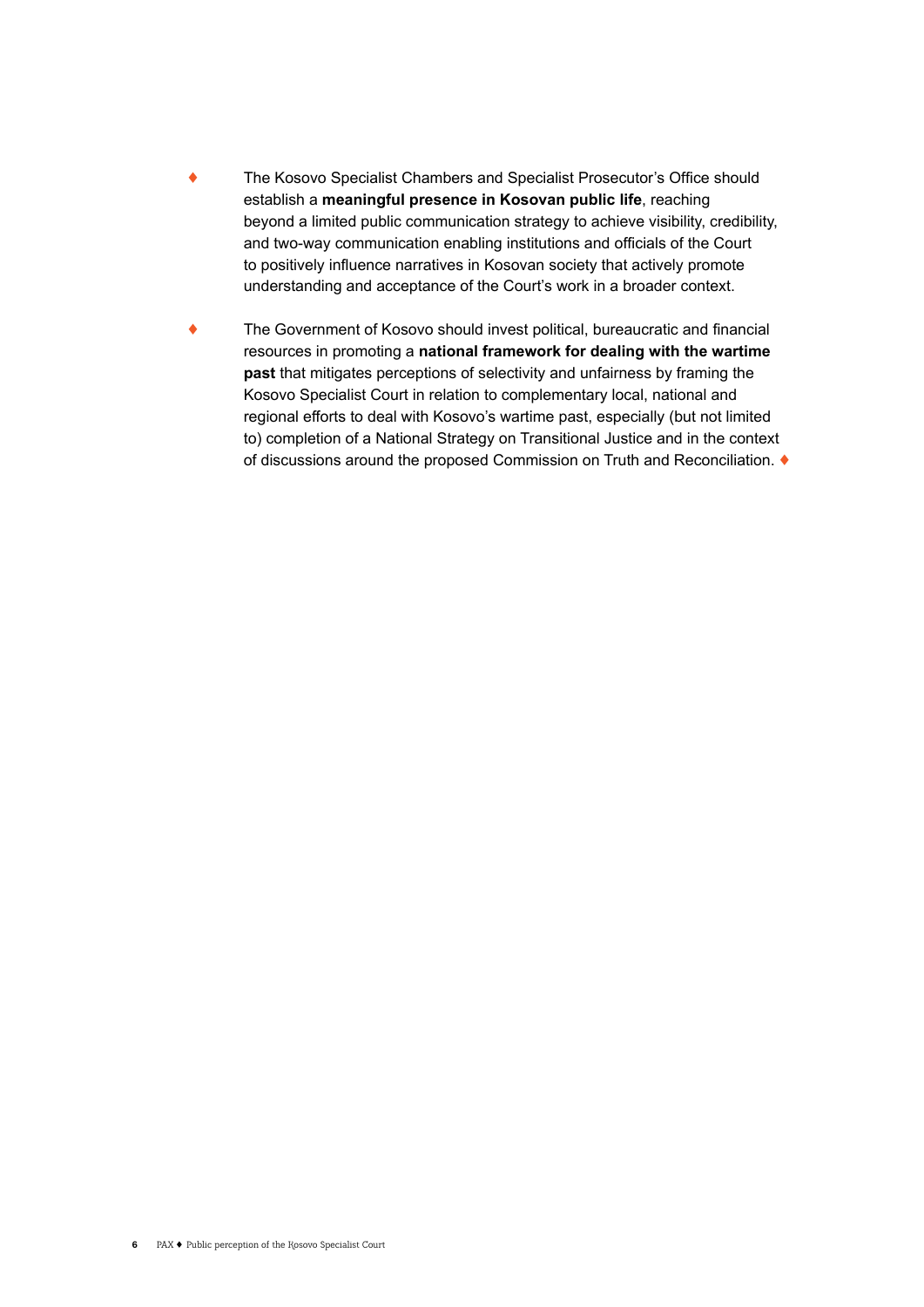# <span id="page-6-0"></span>Background

The Kosovo Specialist Chambers and Specialist Prosecutor's Office, widely referred<br>to as the "Rosovo Specialist Court<sup>1</sup>," is a "hybrid court" established in 2016 within<br>Rosovo's judicial system, located in The Hague, and to as the "Kosovo Specialist Court<sup>1</sup>," is a "hybrid court" established in 2016 within Kosovo's judicial system, located in The Hague, and staffed with international judges and prosecutors. It is intended to adjudicate war crimes cases against individuals associated with the mainly ethnic Albanian Kosovo Liberation Army (KLA), which occurred in the period 1998-2000, and which were notably raised in a 2012 Council of Europe report produced by Swiss politician Dick Marty. The establishment of the Kosovo Specialist Court should be understood in light of the broader context of dealing with the past in Kosovo, in which several other international and domestic efforts to address war crimes (including the work of the International Criminal Tribunal for the former Yugoslavia or ICTY, as well as criminal investigations by UNMIK, the EU Rule of Law Mission in Kosovo and Kosovo's judiciary) fell short of expectations. Many of the challenges that the Kosovo Specialist Court is likely to face relate to these previous failures to deliver expected justice to all victims and affected communities, and more generally, to the lack of serious investment in resolving inter-ethnic and inter-state issues inhibiting peace and reconciliation in Kosovo and the wider region, especially those associated with the legacy of the 1998-99 war.

When the Kosovo Specialist Court's work commences, it will have the potential to provide a measure of justice for victims and a direct form of accountability for perpetrators. More broadly, the Court's work may foster meaningful dialogue about the historical facts of the wartime period, and eventually wider recognition and acceptance of a common historical record by members of the ethnic Albanian majority and ethnic Serb minority in Kosovo; generate greater respect for the rule of law, by ending the impunity enjoyed by alleged perpetrators; deter future incidents of mass violence and violations of human rights; and contribute to creation of an enabling environment for reconciliation among divided communities. These effects are known collectively as *positive societal impact,* and they often constitute a central if not primary justification for the establishment of international and hybrid judicial mechanisms like the Kosovo Specialist Court<sup>2</sup>.

PAX, the Centre for Peace and Tolerance (CPT), Impunity Watch, and Integra co-implemented the research and analysis in this report to contribute to increasing the positive societal impact of the Kosovo Specialist Court and reducing the risks posed by its work to inter-communal relations and stability. Based on the analysis and recommendations outlined in this report, PAX, CPT, Impunity Watch and Integra will organize an initial round of national and intra-communal dialogue activities in late 2017, complementing the public communication activities of the Kosovo Specialist Court, Government of Kosovo, and other key international stakeholders,

1 While the Kosovo Specialist Chambers and Specialist Prosecutor's Office are discrete institutions, this report applies the terminology in common use in Kosovo, referring to the "Kosovo Specialist Court" as a single entity.

2 See Impunity Watch's 2013 Policy Brief [Enhancing the Societal Impact of International Criminal Tribunals](http://www.impunitywatch.org/docs/Policy_Brief_-_Enhancing_the_Societal_Impact_of_International_Criminal_Tribunals-1.pdf)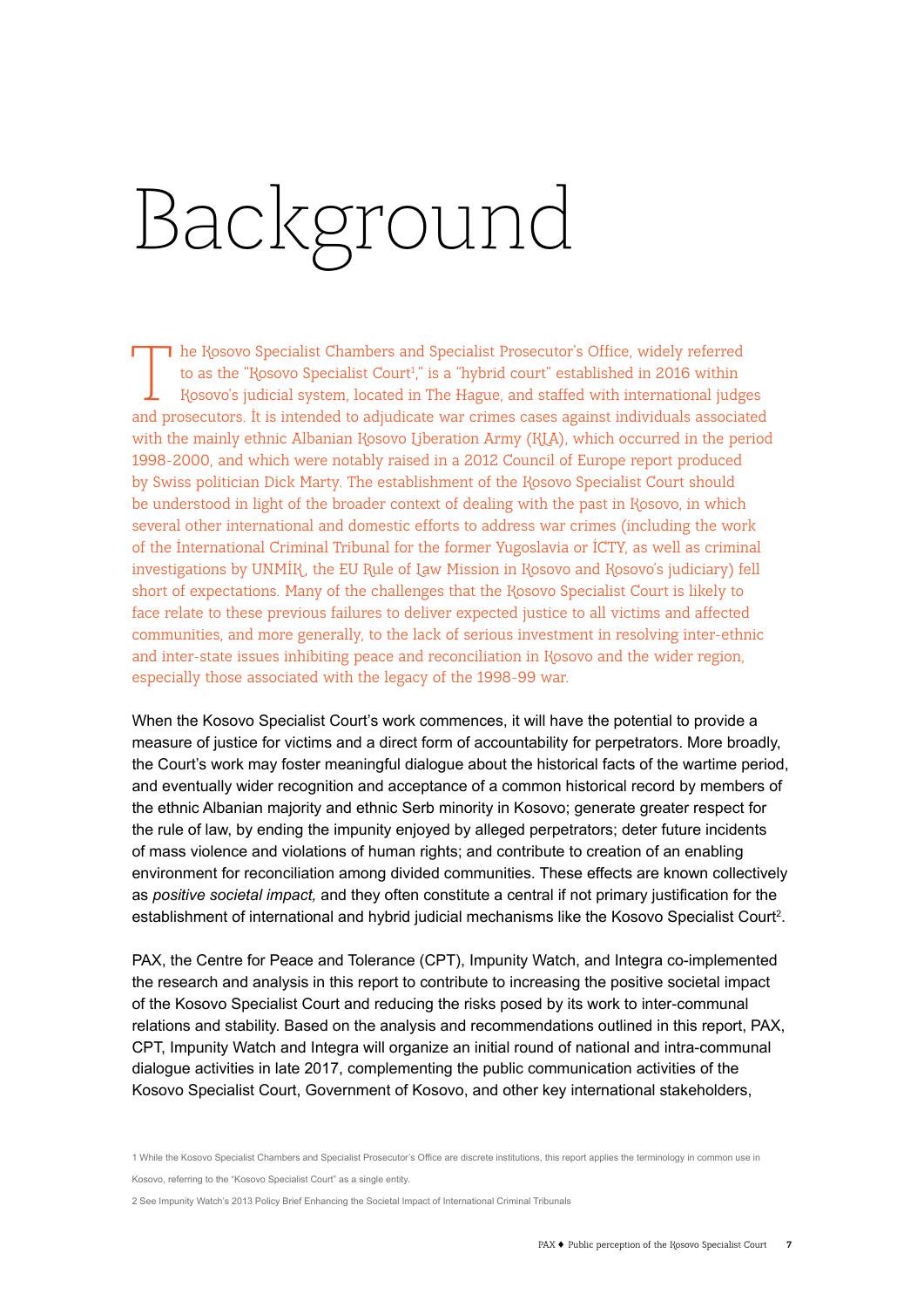and seeking to deepen and sustain the engagement of Kosovo's diverse communities with the Court and its work.

This report is intended to serve as a companion to the 2017 PAX and Impunity Watch report, *Assessing the Potential Impact of the Kosovo Specialist Court,* written by Gëzim Visoka, which provides a more expansive analysis of the Court's background, scope, and possible effects.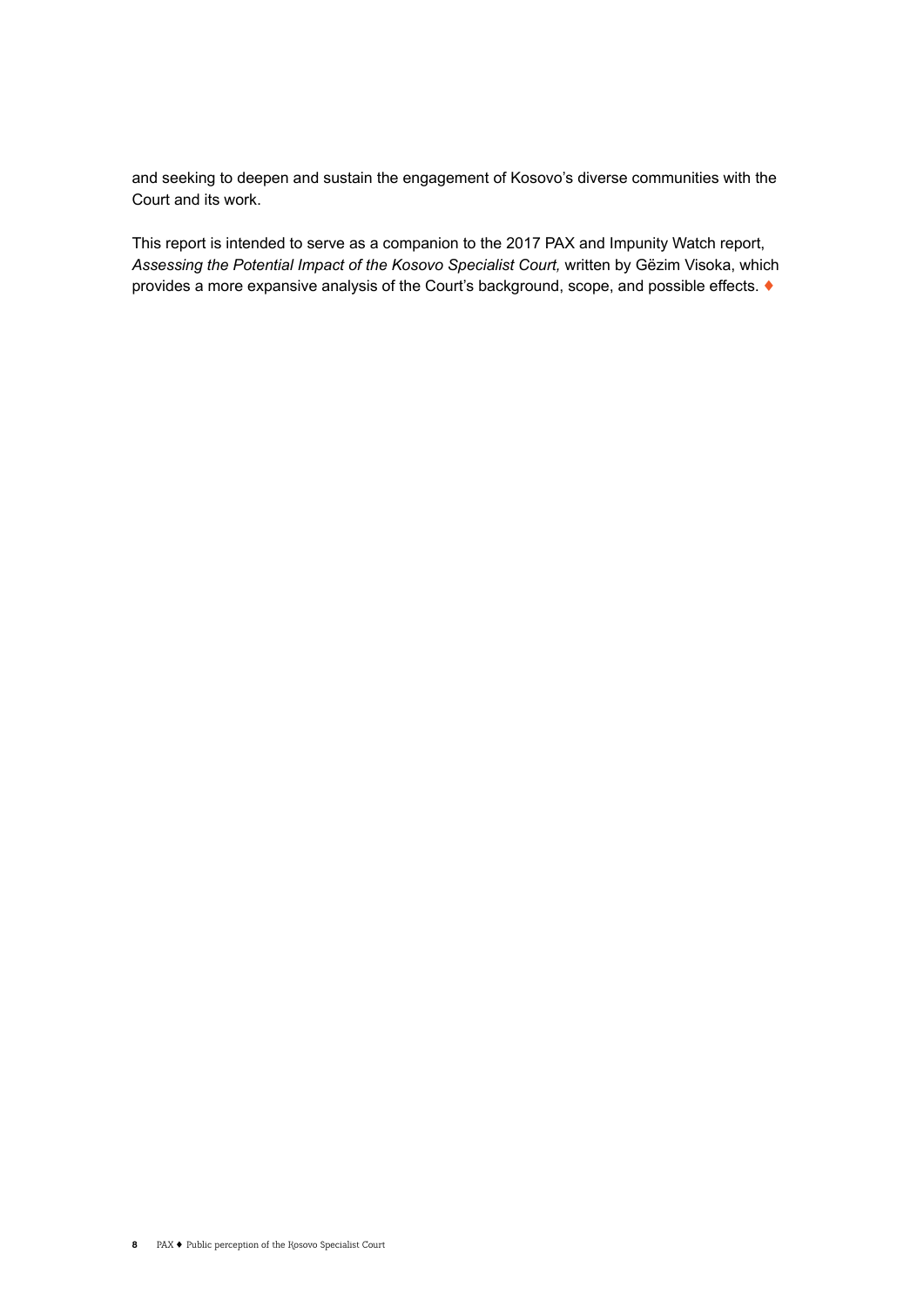# <span id="page-8-0"></span>Methodology

household survey conducted in April 2017 produced a quantitative, comprehensive<br>and detailed portrait of public perception of the Rosovo Specialist Court in Rosovo.<br>The household survey instrument included questions on gen and detailed portrait of public perception of the Kosovo Specialist Court in Kosovo. The household survey instrument included questions on general opinion of the Court; knowledge of the purpose and scope of the Court, including common misperceptions; perception of the relevant historical record; attitudes on fairness, legitimacy, and likely effects of the Court; variation in approval based on potential indictees; knowledge and attitudes relevant to related transitional justice issues; and correlations between knowledge and attitudes relevant to the Specialist Court and related transitional justice issues and other key variables. The survey sample included 1356 people over the age of 18, of both sexes and from all municipalities and regions of Kosovo, covering both urban and rural areas; the sample included 853 ethnic Albanians, 402 ethnic Serbs and 101 members of other ethnic communities (Turkish, Bosnian, Gorani, Roma, Ashkali, and Egyptian). The sample is representative of households in Kosovo, providing for a +- 2.66% margin of error at a 95% confidence interval.

Results of the public perception survey served as the basis for a series of 8 mono-ethnic focus group discussions conducted by CPT and Integra in May and June 2017, intended to produce deeper insights on public attitudes and test responsiveness of ethnic Albanian and ethnic Serb respondents to varied messaging on the Court's work. The focus group questionnaire included elaboration on the household survey and facilitated dialogue about different messages regarding the purpose, impact and meaning of the Court's work that might strengthen positive societal impact.  $\blacklozenge$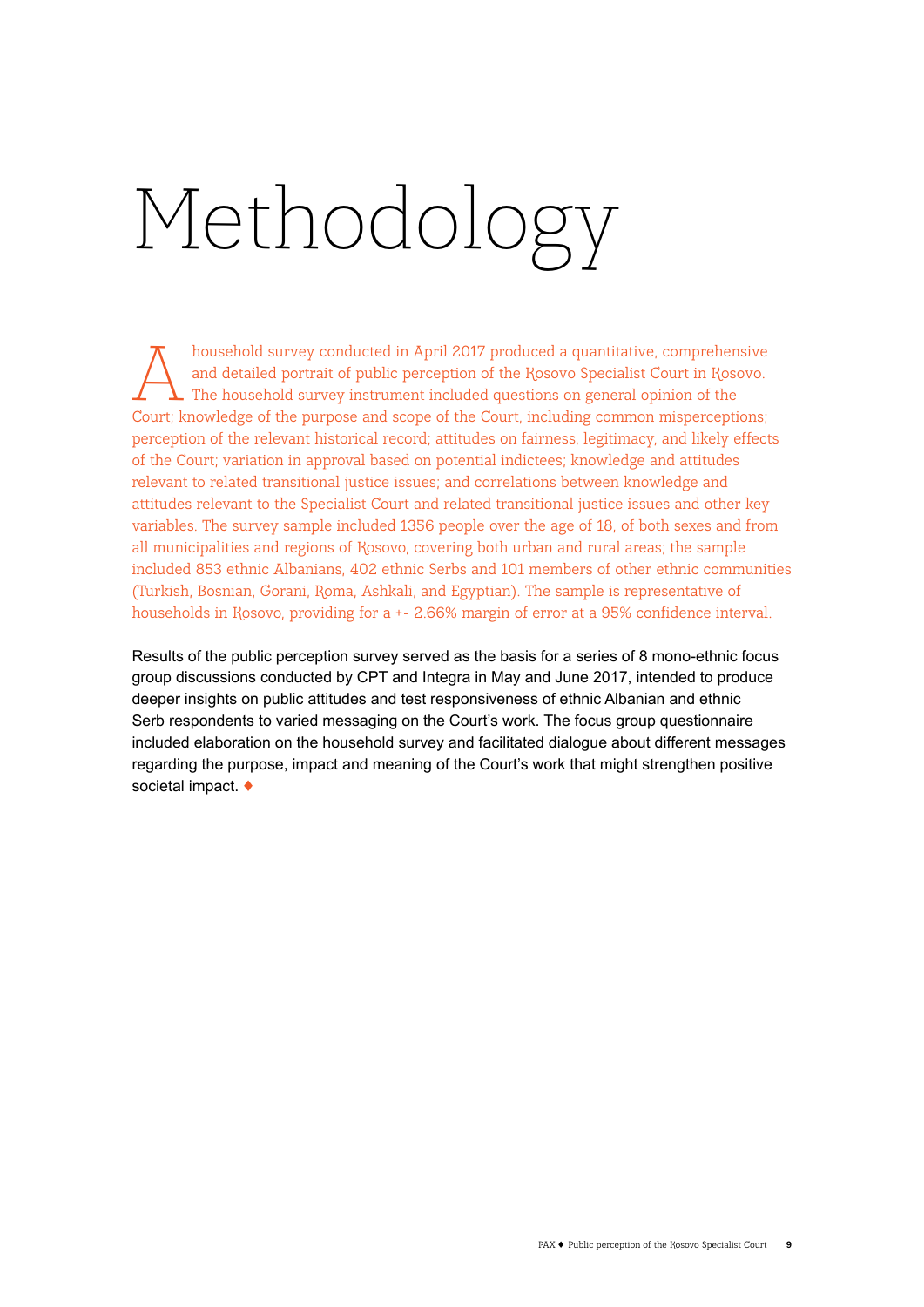# <span id="page-9-0"></span>Key findings

## **Public awareness of the Kosovo Specialist Court's mandate is low**

The household survey found that 30.7% of ethnic Albanians consider themselves not informed at all about the Kosovo Specialist Court, and 4.7% consider themselves very informed. Among ethnic Serbs, 42% consider themselves not informed at all, while 3% consider themselves very informed. 60.4% of ethnic Albanians, and 59.2% of ethnic Serbs, do not believe they receive enough information about the establishment and role of the Specialist Court.



#### **How informed do you consider yourself to be about the Kosovo Specialist Court?**

Most ethnic Albanian focus group participants indicated that they were aware of the existence of the Court, but had insufficient information to express a concrete opinion about its mandate or scope of work. Generally, participants were aware that the Court's mandate concerned war crimes, the KLA, and the Marty report. Several participants noted that the lack of information available in the media and elsewhere is probably deliberate: Kosovo's politicians know that accurate information about the Court's mandate and likely indictees will incite negative reactions from citizens if such information is more accessible.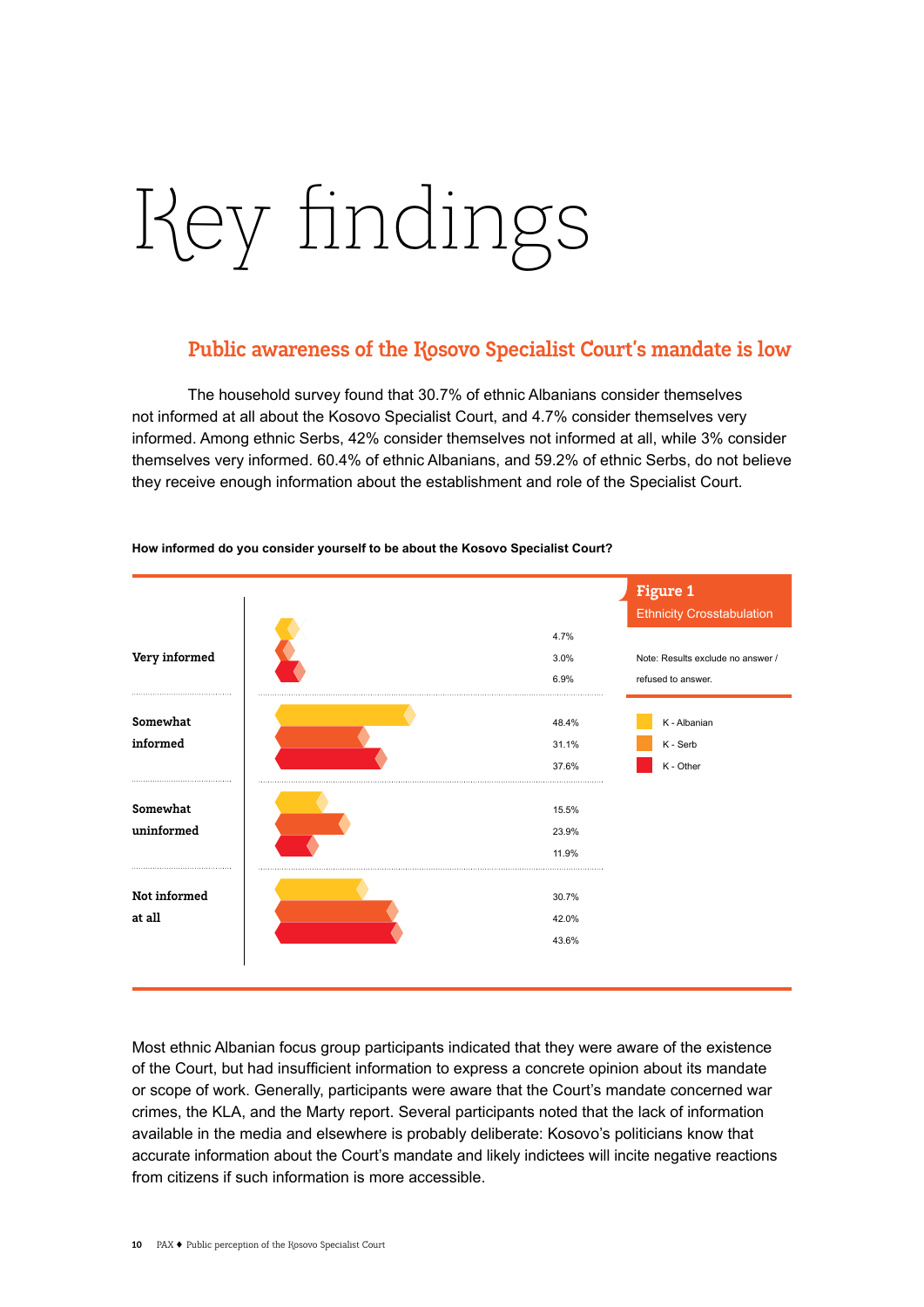*"A media conference of actors involved, or a debate, a round table, is not enough.It is necessary to go to the municipalities if needed in more remote areas, the actors (MPs, councilors, the Prime Minister, etc.) to converse with citizens, the same way they are going asking* for votes, and inform the public what is it about so that the citizens are informed." (ethnic Albanian female) *"We heard only fragments of the whole story. It was more like flash news then investigative journalism."* (ethnic Serb female)

In the ethnic Serb focus groups, even participants who believed themselves to be familiar with the mandate of the Kosovo Specialist Court realized they had misconceptions when presented with the relevant facts; almost all of these respondents, for example, believed that the mandate of the Court was to prosecute all alleged KLA crimes, not only those outlined in the Marty report. Respondents stated that KLA crimes were widely covered in the Serbian-language media, but that there was very little discussion of the fact that only individuals (rather than the KLA itself) will be prosecuted for those crimes.

## **Misinformation about the Kosovo Specialist Court is widespread**

Among respondents considering themselves informed about the Kosovo Specialist Court, 91% of ethnic Serbs and 65% of ethnic Albanians understand that the Court will prosecute alleged war crimes and crimes against humanity committed by members of the KLA.

However, the prevalence of misinformation across self-described well-informed respondents in both communities is reflective of a generally low level of public understanding.

*"We have no detailed information on what it will deal with, except for war crimes, and in details we have no information about how long the process will last.*" (ethnic Albanian male)

35.4% of ethnic Albanians and 18.9% of ethnic Serbs who consider themselves well-informed about the Kosovo Specialist Court incorrectly believe it will prosecute crimes related to corruption and economic crimes. It is worth noting that, in several ethnic Albanian focus groups, participants expressed the conviction that the Kosovo Specialist Court would be "a good thing" for Kosovo because it would "cleanse the political scene" and usher in a new generation of politicians uncompromised by widespread corrupt practices.

*"We do not know whether it is being established for war crimes or corruption; if it is for corruption it would be okay, let it punish those who deserve it. But if it deals exclusively with the war then it is another thing.*" (ethnic Albanian male)

*"If it is advertised as being against corruption, people will say it's okay. It's misinformation in order to deceive the people.*" (ethnic Albanian male)

Nearly half (49.6%) of ethnic Albanians and 44.6% of ethnic Serbs who consider themselves well-informed about the Kosovo Specialist Court incorrectly believe its mandate includes prosecuting all those who committed war crimes and crimes against humanity in the period 1998- 2000, regardless of their ethnicity. Similarly, 32.8% of ethnic Albanians and 15% of ethnic Serbs who consider themselves well-informed incorrectly believe the Court will prosecute war crimes and crimes against humanity committed by Yugoslav and Serbian state actors. In fact, since the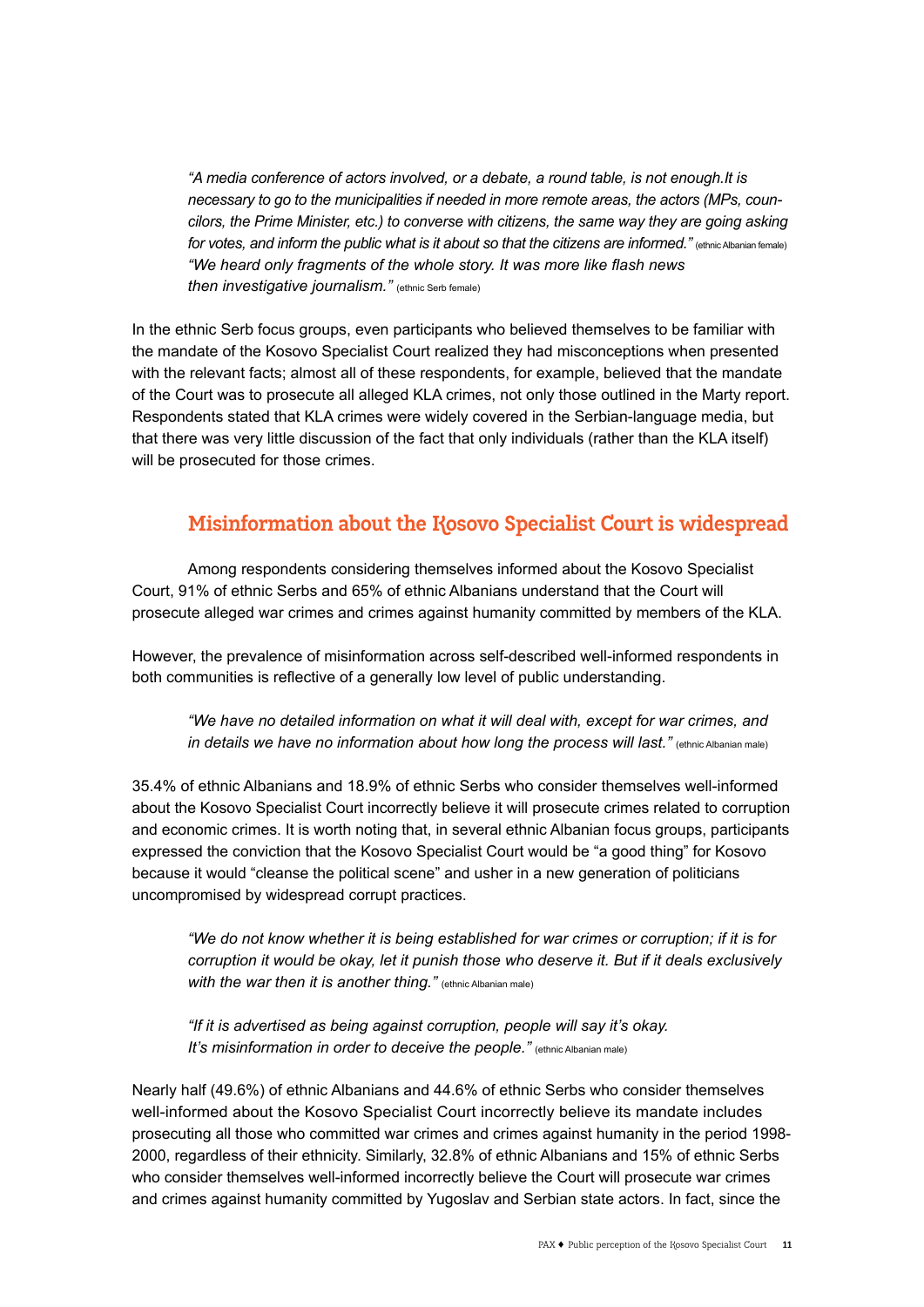

### **What kind of crimes do you think will be covered by the Kosovo Specialist Court?**

**The Kosovo Specialist Court has a mandate to prosecute crimes that relate to the 2011 Marty Report, which mainly describes alleged crimes associated with the Kosovo Liberation Army. Do you believe the Kosovo Specialist Court will be focused on individual perpetrators, the KLA as an organization, or both?**

|                           |                         | Figure 3<br><b>Ethnicity Crosstabulation</b> |
|---------------------------|-------------------------|----------------------------------------------|
| <i>individual</i>         | 49.9%                   |                                              |
| perpetrators              | 31.3%                   | Note: Results exclude no answer /            |
|                           | 36.8%                   | refused to answer.                           |
| KLA as an<br>organization | 17.8%<br>33.9%<br>22.8% | K - Albanian<br>K - Serb<br>K - Other        |
| Both                      | 24.4%<br>29.6%<br>26.3% |                                              |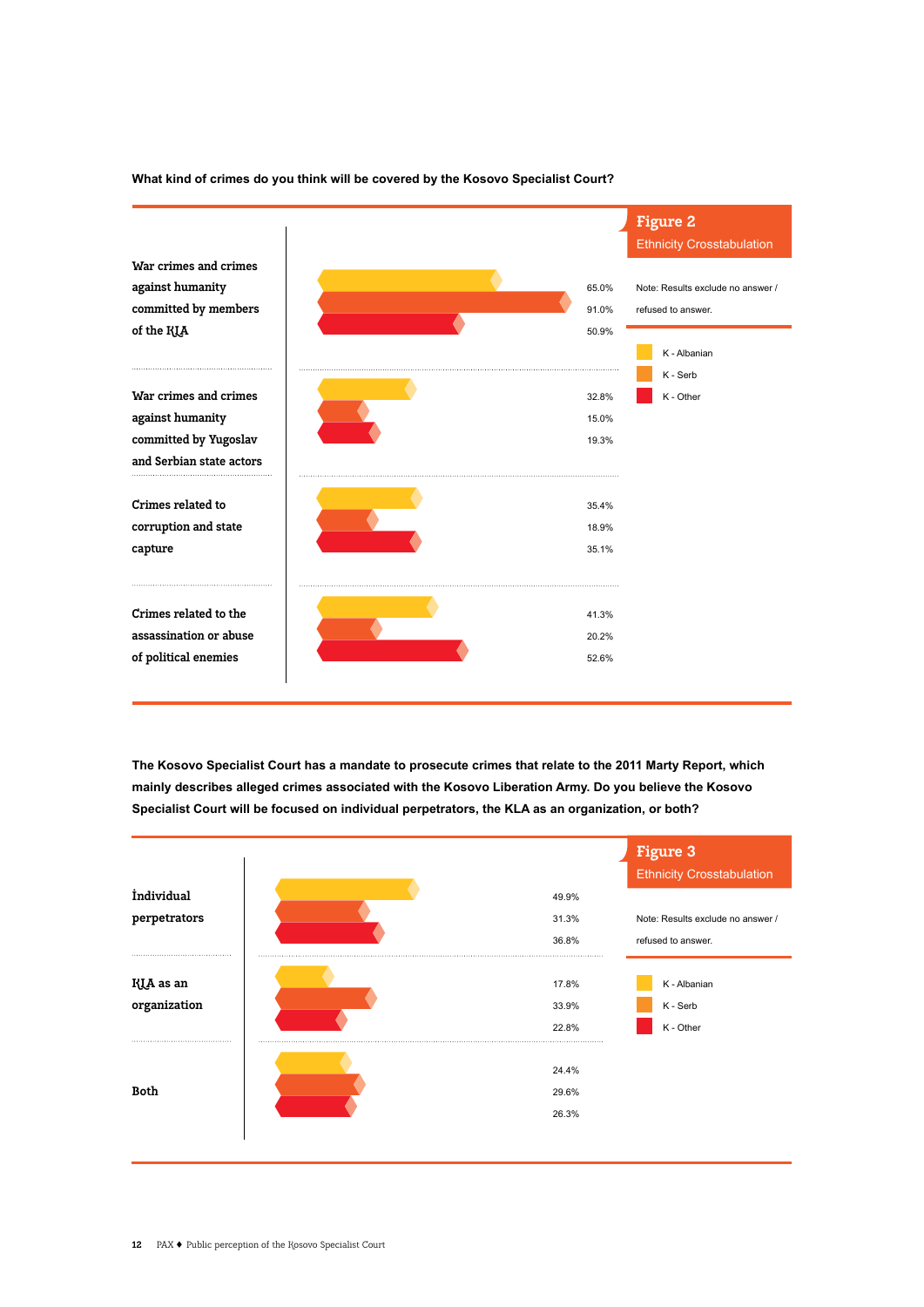Court's mandate only covers crimes identified in Marty report, it is unlikely to prosecute anyone not directly associated with the KLA.

Finally, 33.9% of ethnic Serbs and 17.8% of ethnic Albanians who consider themselves well-informed about the Kosovo Specialist Court incorrectly believe it will prosecute the KLA as an organization, while 29.6% of ethnic Serbs and 24.4% of ethnic Albanians incorrectly believe it will prosecute both individual perpetrators and the KLA as an organization. In fact, the Kosovo Specialist Court is not mandated to investigate or prosecute the KLA as an organization, or its conduct during the war.

*"This should show the true purity of the KLA to the world Individuals who have committed crimes will respond individually."* (ethnic Albanian male)

"In general, they are penalizing the KLA." (ethnic Albanian female)

*"I cannot recall any statement of the Specialist Court spokesman or anyone who has been professionally connected with the Court. I have come across only statements of politicians, who have a vested interest in portraying the situation in line with their interests."* (ethnic Serb male)

### **Ethnic Albanians in Kosovo overwhelmingly perceive the Kosovo Specialist Court as unfair**

Among ethnic Albanians, 76.4% believe it is unfair that the Kosovo Specialist Court will prosecute war crimes and crimes against humanity described in the Marty report, which mainly covers crimes associated with the KLA $3$ ; 15.0% see this arrangement as fair, and 6% offered no answer or refused to answer. The survey noted that the perception of unfairness is much greater among ethnic Albanian respondents in Ferizaj / Uroševac, Pejë / Peć and Mitrovicë / Mitrovica regions; among better-educated respondents; and among 45-54-year-olds.

In the focus groups, ethnic Albanian respondents described perceiving the Kosovo Specialist Court as unfair because it focuses exclusively on alleged Albanian perpetrators associated with the KLA, because that focus on KLA crimes stains the record of a just war that was conducted in defense of civilians, and because of the scope of crimes committed in Kosovo by Serbia and Serb forces for which there has been no clear legal consequence. For those ethnic Albanian participants aware of the link between the mandate of the Kosovo Specialist Court and the Marty report, the widely-held belief that Marty himself was biased against the KLA and Albanians undermined confidence in the likely fairness of the Court. Participants expressed concern that ethnic Albanians from Kosovo could not apply for positions with the Court, while citizens of Serbia could do so.

Ethnic Albanian participants were broadly in agreement that the Assembly of Kosovo's legislation establishing the Kosovo Specialist Court was adopted under pressure from abroad. Indeed, 77.6% of ethnic Albanians surveyed agree that pressure from Kosovo's international allies is a reason for the Court's establishment, while 23% agreed that pressure from the Serbian government is a

3 Note that, in the survey, this question was posed after basic information about the mandate of the Kosovo Specialist Court was presented to respondents.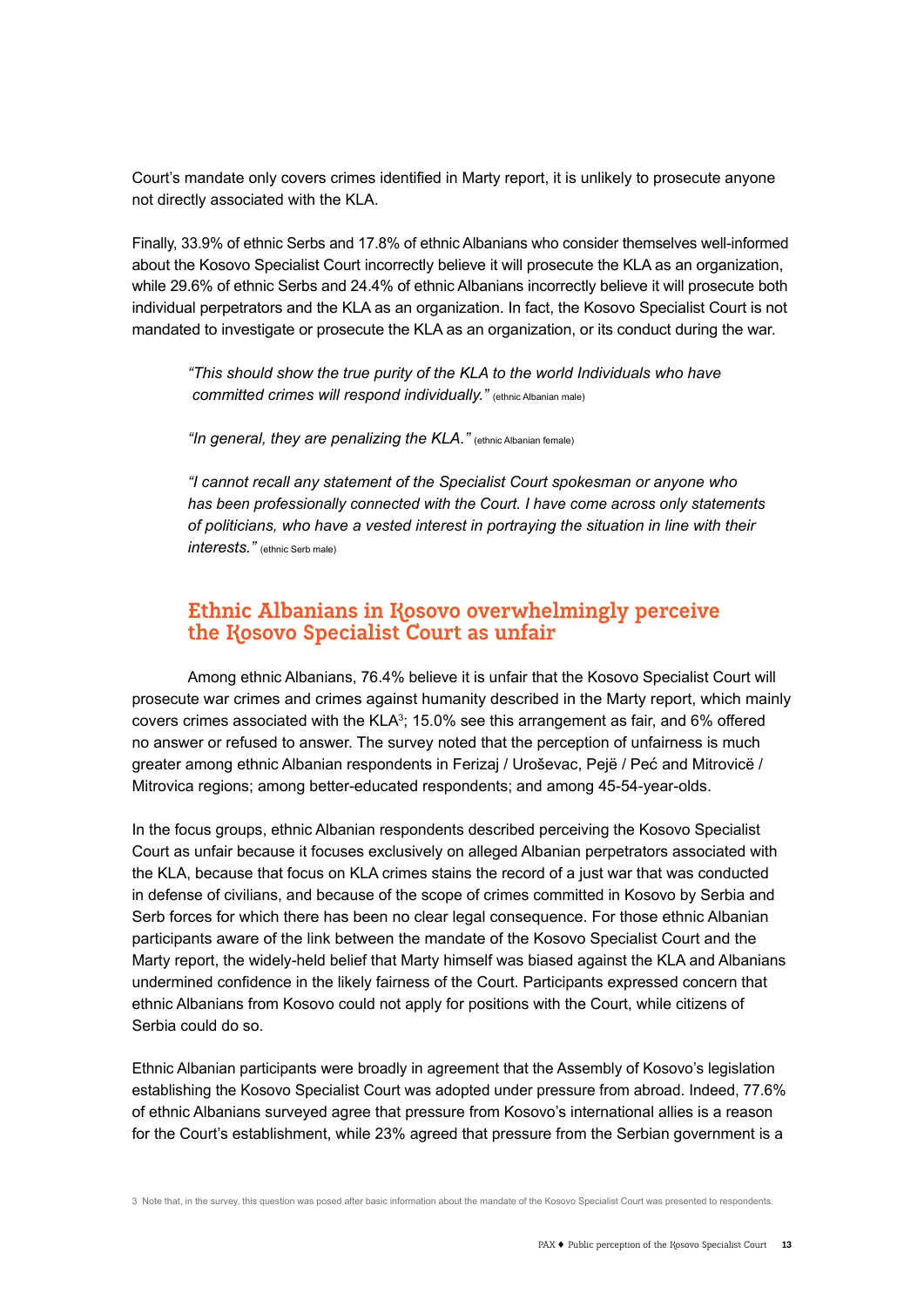

**The Kosovo Specialist Court will only prosecute war crimes and crimes against humanity described in the Marty Report, which mainly covers alleged crimes associated with the Kosovo Liberation Army. How do you see this arrangement?**

reason. Ethnic Albanian respondents in the focus groups viewed this apparent imposition of the Court by outside powers as unfair. It is worth noting that 28% of ethnic Albanians surveyed agreed that the inability or unwillingness of the Kosovo judiciary, the ICTY, the UN Mission in Kosovo (UNMIK), and the EU Rule of Law Mission in Kosovo (EULEX) to properly prosecute high-ranking former KLA figures is a reason for the establishment of the Kosovo Specialist Court.

*"I think most [alleged KLA perpetrators] have been tried in The Hague and came out* not guilty, I do not believe they needed to establish a Special Court." (ethnic Albanian female)

*"It is a bad thing, it is biased; let it be the same for Albanians as well as for Serbs."*  (ethnic Albanian male)

*"The image of Kosovo will be ruined, the KLA will be slandered, it is an insult to us."*  (ethnic Albanian male)

*"The state of Kosovo did not want to set up the Specialist Court, and were obliged*  by the EU. It is a condition for the EU accession, for obtaining visas." (ethnic Albanian female)

*"We ourselves have brought the issues here because we have not been able to provide an impartial or independent judicial system."* (ethnic Albanian male)

By comparison, 45.5% of Serb respondents view the mandate of the Kosovo Specialist Court as fair, 41.5% as unfair, and 12.9% offered no answer or refused to answer. The general impression of participants in the ethnic Serb focus groups was that the ethnic Albanian majority was forced by the international community to establish the Kosovo Specialist Court, and that the impetus for this initiative was not a genuine desire to see justice done, but rather the need of Kosovo's international allies to "clean the hands" of political clients who emerged from the KLA and now hold positions of power.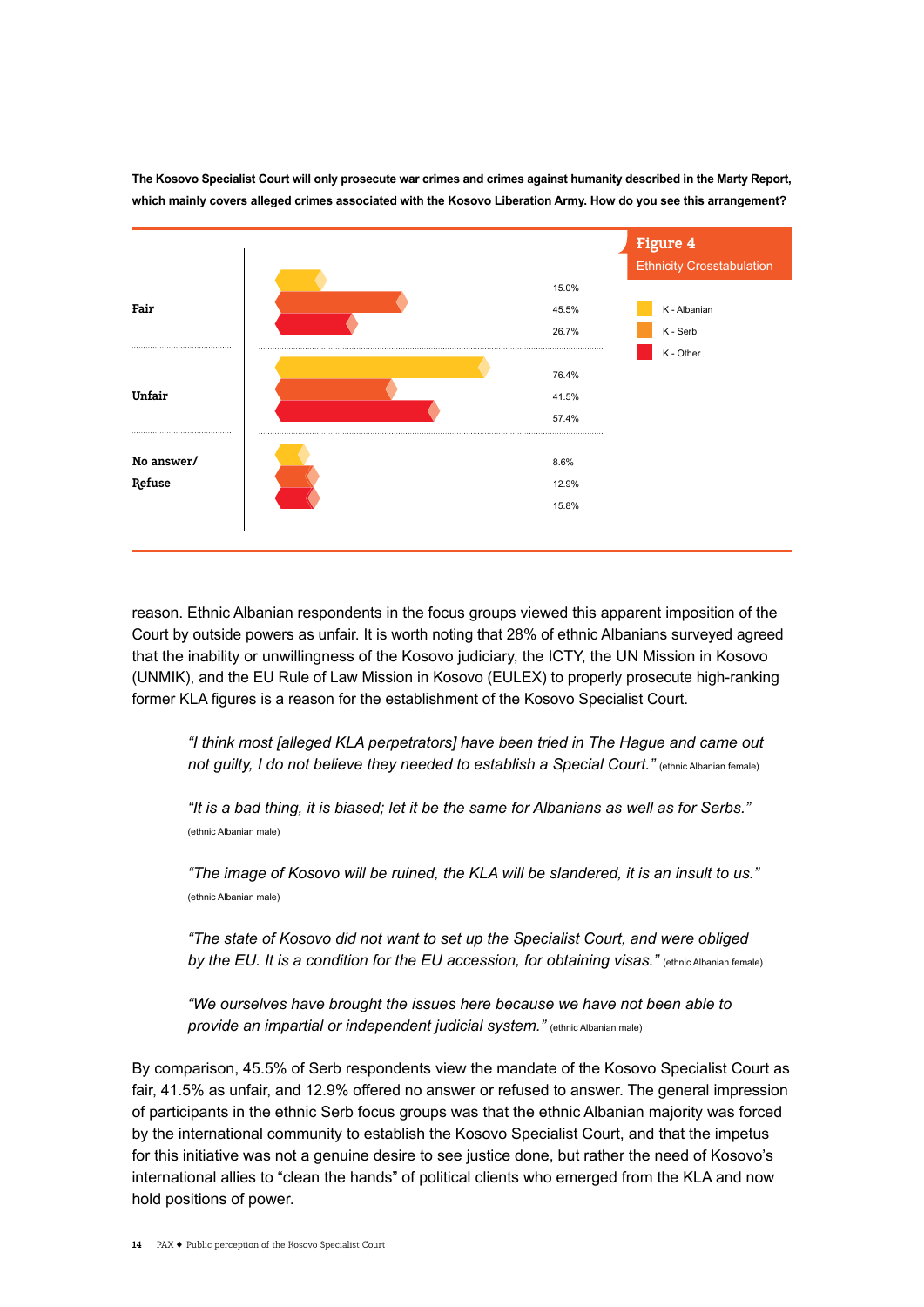*"Serbian media are presenting this as a success for Serbian diplomacy."* (ethnic Serb male)

*"[Albanians] truly believe that KLA fighters did not kill civilians and children. They are indoctrinated and brainwashed with the stories of heroes and KLA doings during and after the war."* (ethnic Serb female)

## **Serbs in Kosovo are skeptical that the Kosovo Specialist Court can bring justice to those who committed serious war crimes**

A majority (69%) of ethnic Serbs say it is unlikely to very unlikely that the Kosovo Specialist Court can bring justice to those who committed serious war crimes in 1998-2000. Ethnic Serbs are particularly skeptical that alleged perpetrators can be given a fair trial in a court that operates outside of Kosovo with international judges and prosecutors, with 67.4% saying this is not possible (versus 42.2% of ethnic Albanians).

Most ethnic Serb participants mentioned that the Kosovo Specialist Court was established because none of the previous institutions set-up to deal with war crimes (including the ICTY, EULEX, and Kosovo domestic courts) have been able to achieve justice for Serb victims. As



**How likely or unlikely, in your opinion, is the Kosovo Specialist Court to bring to justice those who committed serious war crimes in the period 1998-2000?**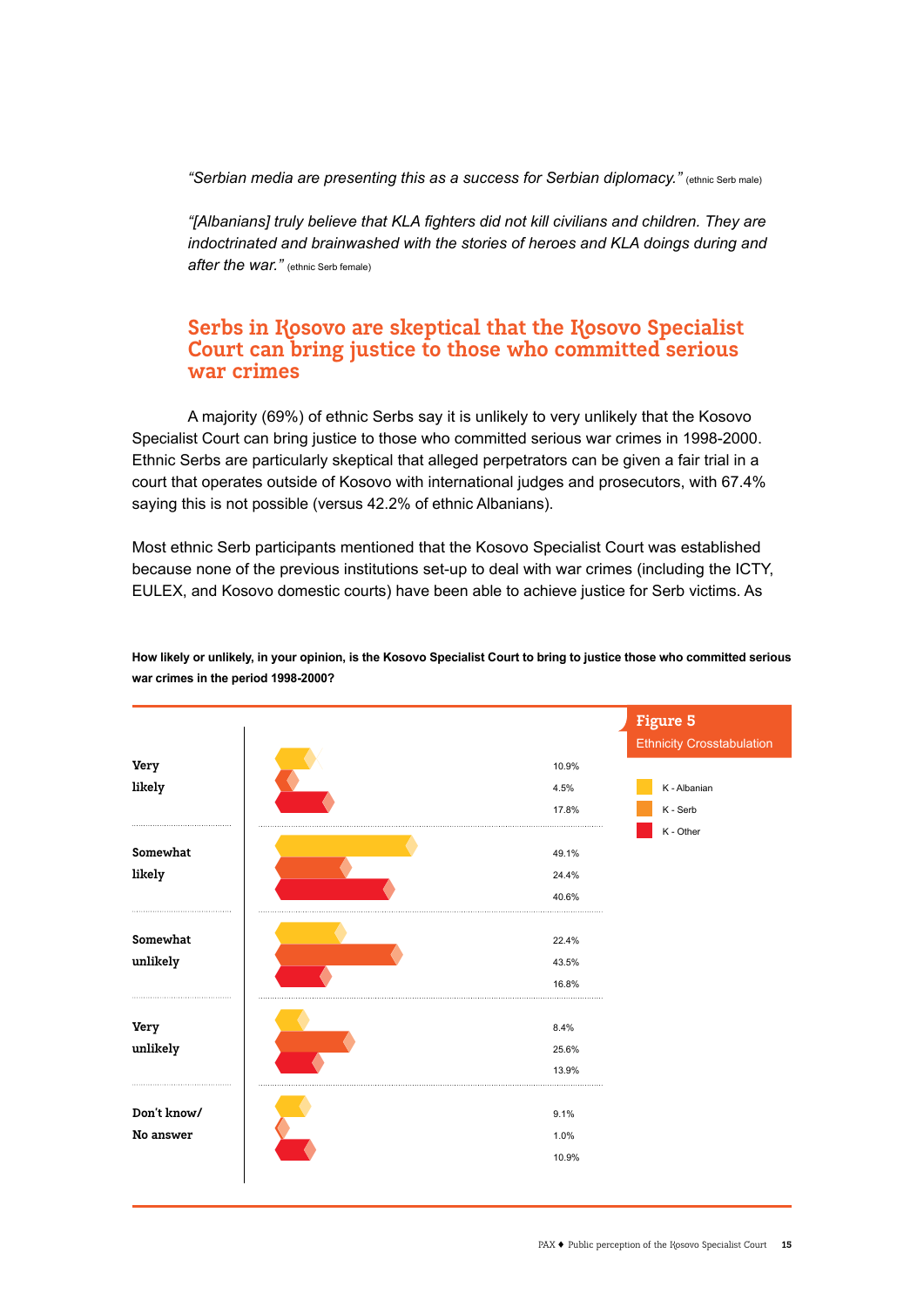a result of this pattern of failure, ethnic Serbs lost faith in the judicial system in Kosovo—both its local and international components—which they perceive as influenced by corruption, lack of capacity, and inability to reform. That loss of faith extends to the Kosovo Specialist Court, which is not viewed as fundamentally different from previous failed judicial exercises related to war crimes.

*"We believe that the Court will start with cases of 'small fishes'. But to tackle serious perpetrators who are declared as war heroes is not possible or will end with symbolic punishment."* (ethnic Serb male)

*"Better not to have the Court at all then to attain the partial justice or selective justice."* (ethnic Serb female)

In stark contrast, 60% of ethnic Albanians believe it is likely or very likely that the Kosovo Specialist Court can bring justice to those who committed serious war crimes. Similar to ethnic Serb focus group participants, ethnic Albanian participants who expressed skepticism about the Kosovo Specialist Court bringing justice for war crimes pointed to the experiences of UNMIK and EULEX, which proved unable to make noteworthy progress on war crimes.

## **Willingness to protest Kosovo Specialist Court indictments is high among ethnic Albanians**

More than half (51%) of ethnic Albanians are willing to protest if KLA fighters are indicted by the Kosovo Specialist Court. In the event that Serb officials in Kosovo, or officials of the Republic of Serbia, claim that the Kosovo Specialist Court proves the KLA was a terrorist organization and its campaign illegitimate, the proportion of ethnic Albanians willing to protest jumps to 64.4%. A similar proportion of ethnic Albanian respondents (64.7%) are willing to protest if they consider verdicts against KLA members to be unfair. Willingness to protest is much higher in Ferizaj / Uroševac and Mitrovicë / Mitrovica than in other regions, and significantly higher among males and the youngest (18-25) cohort.

41.4% of ethnic Albanian males are willing to protest even if evidence clearly establishes the guilt of an indicted KLA member for the crimes of which he or she is accused. The survey found that one-third (36%) of ethnic Albanians are willing to join with others to prevent the Kosovo Specialist Court, the Government of Kosovo, or anyone else from prosecuting members of the KLA. This indicates that a smaller, though sizeable, proportion of the population is motivated to move beyond protest toward direct action that interferes with the prosecution of KLA members.

Among ethnic Albanians, 38.9% are less willing to protest if leaders of the international community speak out in favor of the Kosovo Specialist Court and the need to demonstrate that no one is above the law. 37.6% are less willing to protest if former KLA commanders speak out in the same way. 28.6% of ethnic Albanians are less willing to protest if evidence clearly establishing the guilt of KLA members for the crimes of which they are accused is presented (while 32.9% say that unambiguous evidence is not a mitigating factor).

Participants in the ethnic Albanian focus groups expressed strong personal support for protesting, especially if the trials are deemed unfair, but skepticism about whether citizens would mobilize in large numbers to protest. Some participants stated that misinformation was a likely reason for protests.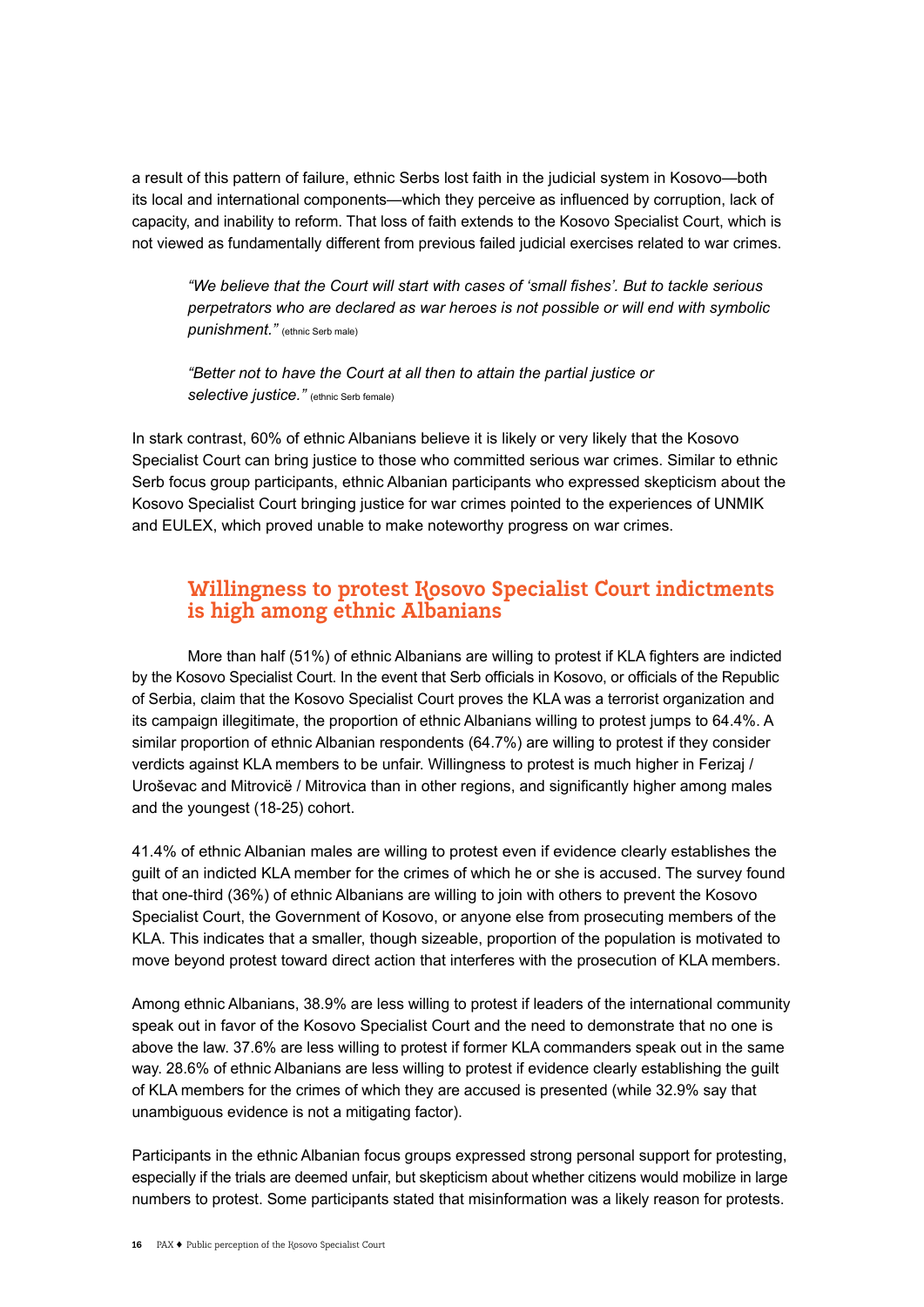

**Would you be ready to protest if former KLA fighters are indicted by the Kosovo Specialist Court?**

**Would you be ready to protest if Serbian government officials claim that the Kosovo Specialist Court proves the KLA was illegitimate and a terrorist organization?**



*"Personally, I would not go to the protests. As long as it was approved in the Assembly then why go protest?"* (ethnic Albanian male)

*"Anything that is in contradiction with the state's constitution, anyone who stains the KLA or the state—I would definitely go to protest those things.*" (ethnic Albanian male)

Serb focus group participants stated that they would not protest following the indictments issued by the Kosovo Specialist Court, but all participants were convinced that Albanians would protest to express solidarity with the "creators of the state," and that those protests might become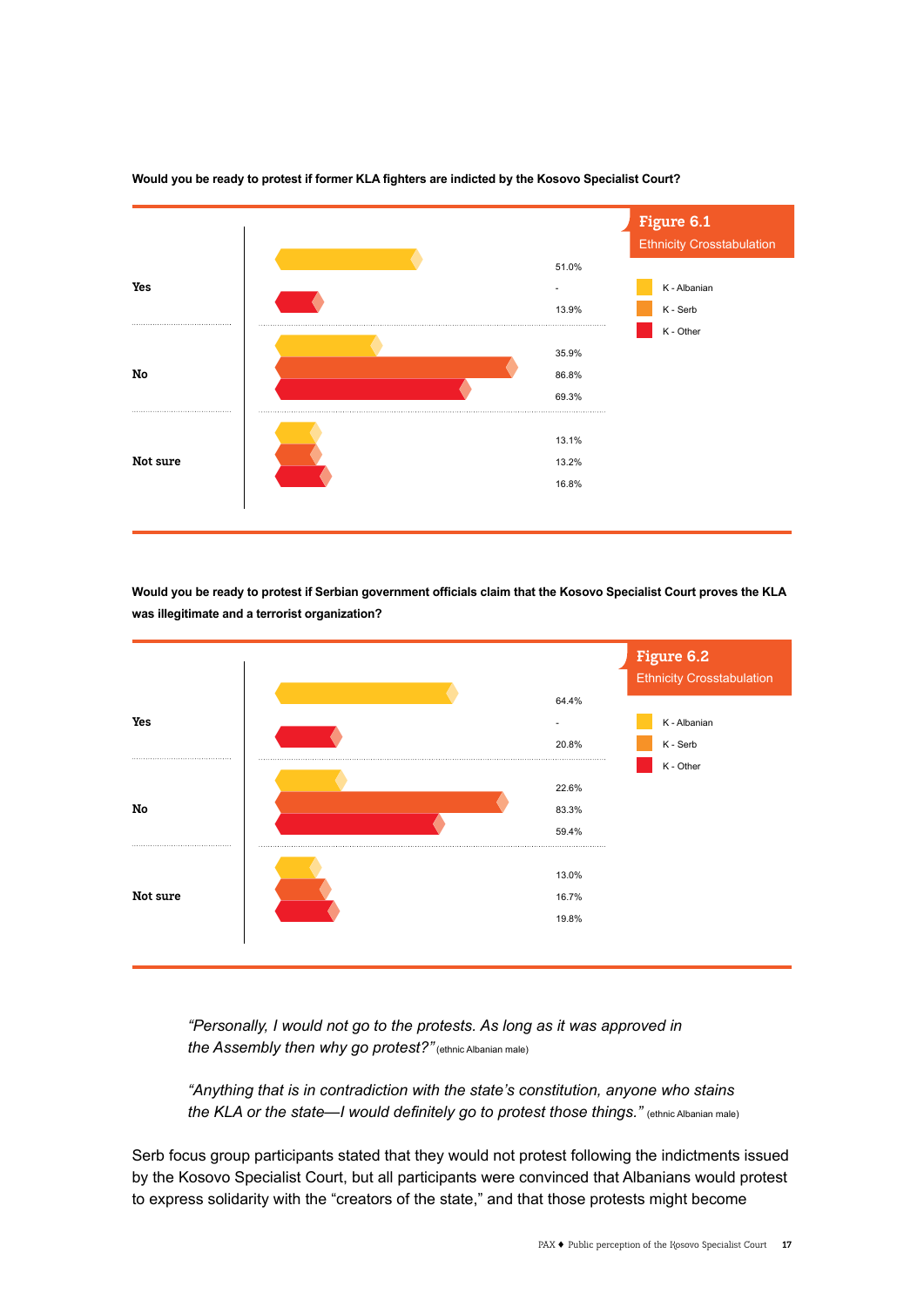violent. Participants expressed fears that ethnic Albanian political leaders could use hate speech to motivate violent attacks against Serb citizens and properties, in retaliation for the perceived anti-Albanian nature of the indictments. Participants also stated that officials in Belgrade will use the Kosovo Specialist Court indictments and verdicts to score points in their diplomatic struggle against Kosovo's international recognition and for domestic political purposes.

## **Public confidence in witness protection is low**

The majority of ethnic Serbs (82.1%) and nearly half of ethnic Albanians (48.8%) do not believe it is safe for witnesses to testify at the Kosovo Specialist Court.

In the ethnic Albanian focus groups, there was broad agreement that, because Kosovo is a small country and citizens are closely connected by familial and social ties, defendants will almost always be able to discover who testified against them. Participants generally expressed the opinion that ethnic Albanian witnesses will hesitate to testify due to two main risks, namely: that they would be labeled traitors, and that they would be exposed to threats or violence by those associated with alleged perpetrators. State institutions are viewed as unable to provide adequate protection for witnesses. Participants also expressed concerns about false ("paid") testimonies, with Serbia identified as an actor that might influence testimonies. Some participants indicated that, since the Kosovo Specialist Court will "cleanse" the country of corrupt people, witnesses can feel free to express themselves.

*"They will testify, but then will they live or not?"* (ethnic Albanian female)

*"I would not have the courage to testify, because I think a lot of things might happen,*  and I would not feel safe to testify. If it were abroad, I would testify." (ethnic Albanian female)

There was consensus among participants in the ethnic Serb focus groups that witnesses cannot be made safe. All focus group participants mentioned trials in which KLA commander were acquitted



#### **Do you think that it is safe for witnesses to testify at the Kosovo Specialist Court?**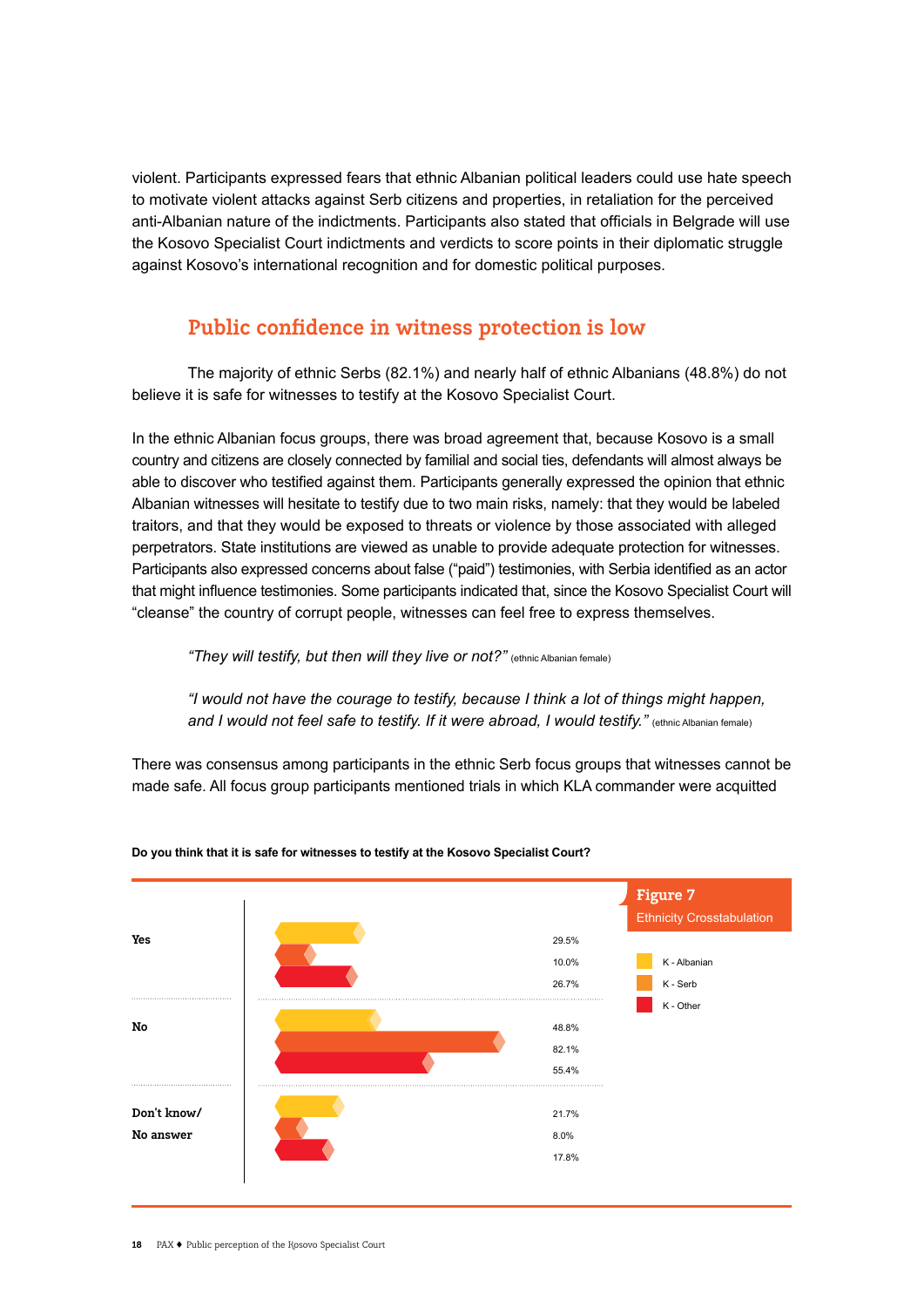and in which witnesses are perceived to have been ether killed or pressured to revise statements.

*"Kosovo is very small, everyone knows everyone, and witnesses cannot testify without public knowledge about that.*" (ethnic Serb female)

*"The sense of insecurity in Kosovo is dominant, and this perception is well-grounded in reality.*" (ethnic Serb male)

## **Kosovo's communities are divided on government support to the defense of indictees**

Among ethnic Serbs, 68.7% say that the Government of Kosovo should not provide financial support for the defense of indictees at the Kosovo Specialist Court. 17.2% say Kosovo should provide financial support for the defense of indictees, and 14.2% do not know.

Among ethnic Albanians, 57.7% say the Government of Kosovo should provide financial support for the defense of indictees, while 31.8% oppose this and 10.6% do not know. Some ethnic Albanian focus group participants indicated that they viewed financial support as unfair; some believed the Kosovo Specialist Court itself should pay for the defense costs of defendants. For many, financial support to those found innocent was acceptable, while support to those found guilty was unacceptable.

*"They have become rich, they are corrupt, they made money, do we still need to pay for them? That's a big mistake."* (ethnic Albanian male*)*

## **TV will be the most important medium of communication for Kosovo Specialist Court processes and trials**

Asked what sources of information they will use to follow Kosovo Specialist Court processes and trials, ethnic Albanians say that TV (83%) and online portals (36.7%) will be most important, followed by social media (20.8%), the website of the Kosovo Specialist Court (14.4%) and newspapers (14%). Among ethnic Serbs, TV (58.5%) is most important, followed by newspapers (24.4%), online portals (19.7%), radio (16.4%), and social media (16.2%) (4% view the Kosovo Specialist Court's website as an important source of information).

Participants in the ethnic Albanian focus groups agreed that TV was the most important source of information for most citizens, though several participants noted that most media outlets are aligned with the state or political parties and cannot be trusted. Other relevant sources of information named by participants included the persons who were victims of the alleged cases and witnesses, judges, NGOs, and opposition leaders. Several participants called for those who approved the Kosovo Specialist Court—that is, politicians—to provide information on its purpose and activities; others expressed skepticism about the honesty and reliability of elected officials in this regard. It is worth noting that both the public perception survey and the focus group discussions indicated that ethnic Albanians view ex-KLA commanders, such as President Hashim Thaci, as the most credible voices on issues related to the Kosovo Specialist Court.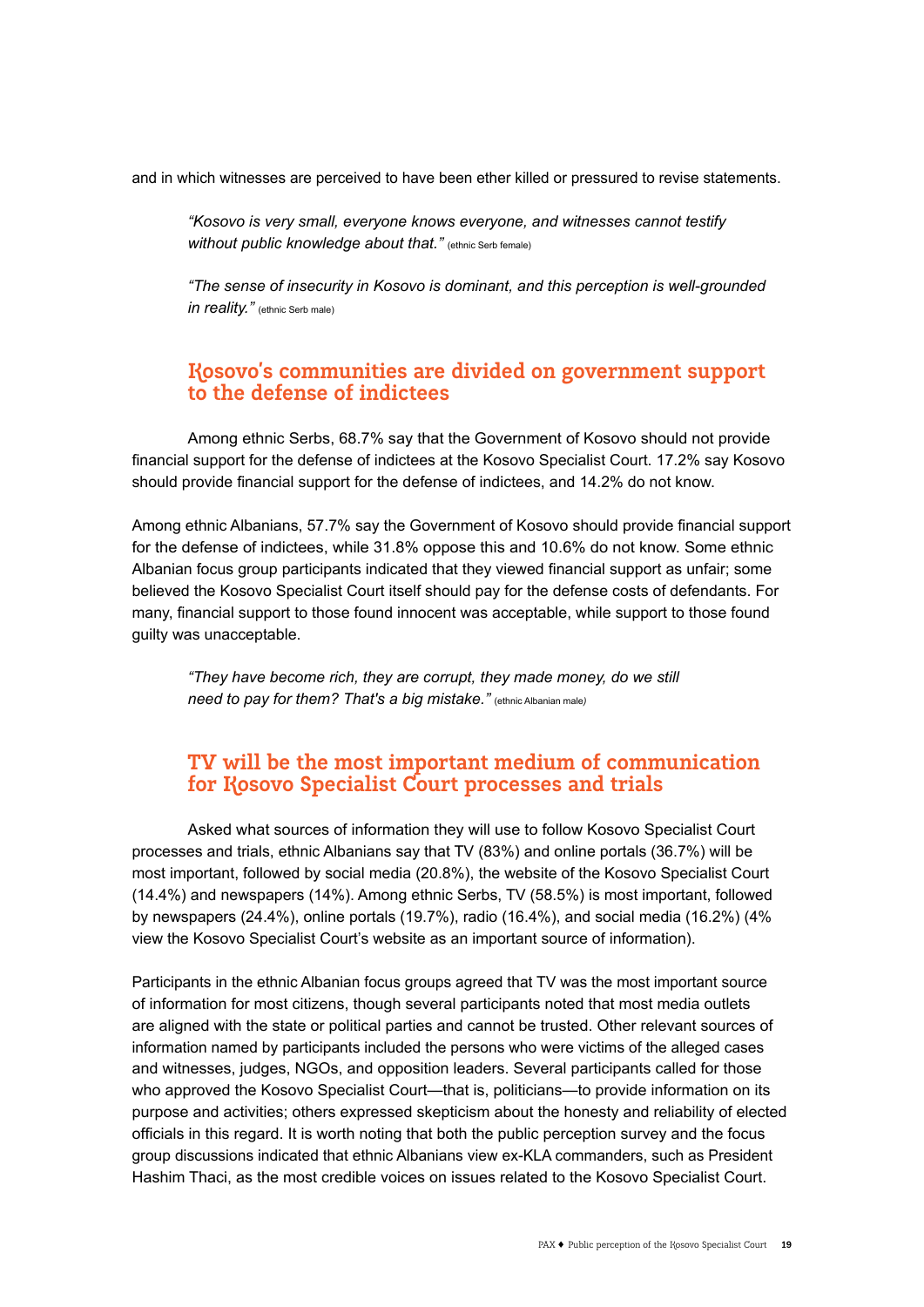*"We don't like to read and want to have the information served on a plate."*  (ethnic Albanian female)

*"TV is the best source of information, especially its news editions. The reason why we do not trust politicians is because they are the target of this court and they cannot be very objective in this case."* (ethnic Albanian female)

Most ethnic Serb focus group participants stated that they trust TV, as TV stations (especially on public networks) are seen to present "verified and official" information. Social media and NGO reports are not considered reliable sources of information on the Kosovo Specialist Court, with NGOs in particular seen as compromised by the funding they receive from international donors. Most ethnic Serb respondents stated that they do not entirely trust any politician or anyone who has a vested interest in presenting information about the Court's mandate and operations; however, legal professionals from the Serbian Ministry of Justice or the Kosovo Specialist Court itself were seen as credible.

## **Majorities of Albanians and Serbs in Kosovo believe it is important to deal with all war crimes**

A majority of Albanians (64.8%) and Serbs (53.2%) in Kosovo say it is important to deal with all crimes committed, or crimes suffered by all civilians, during and in the aftermath of the 1998-99 war.

In the ethnic Albanian focus groups, the perception that Serbian crimes in Kosovo were not adequately addressed after the war was widespread. Many ethnic Albanian participants expressed the opinion that the Kosovo Specialist Court may help to "close the book" on alleged war crimes committed by the KLA, once and for all.

*"It is bad that this ethnic division is being established, otherwise justice should prevail for every victim."* (ethnic Albanian female)

The general impression of ethnic Serb focus group participants was that all individuals involved in criminal acts during the war should be prosecuted. Several participants mentioned that, while Serbian politicians and military leaders were indicted by the ICTY, indictments of ethnic Albanian politicians in Kosovo and KLA commanders associated with war crimes were scant. An acute sense of the injustice experienced by ethnic Serb victims was strongly expressed by the majority of participants.

*"All high-level politicians and military commanders from the Serbian side have been indicted by the ICTY, while none of the Kosovo Albanians have been indicted."* (ethnic Serb male)

*"There is also a need to persecute crimes against the Albanian civilian population committed by the KLA, for individuals accused of collaboration with Serbs."* (ethnic Serb male)

*"The resistance of Albanians toward establishment of the Court is to be expected, as it will delegitimize their struggle for independence.*" (ethnic Serb female) ♦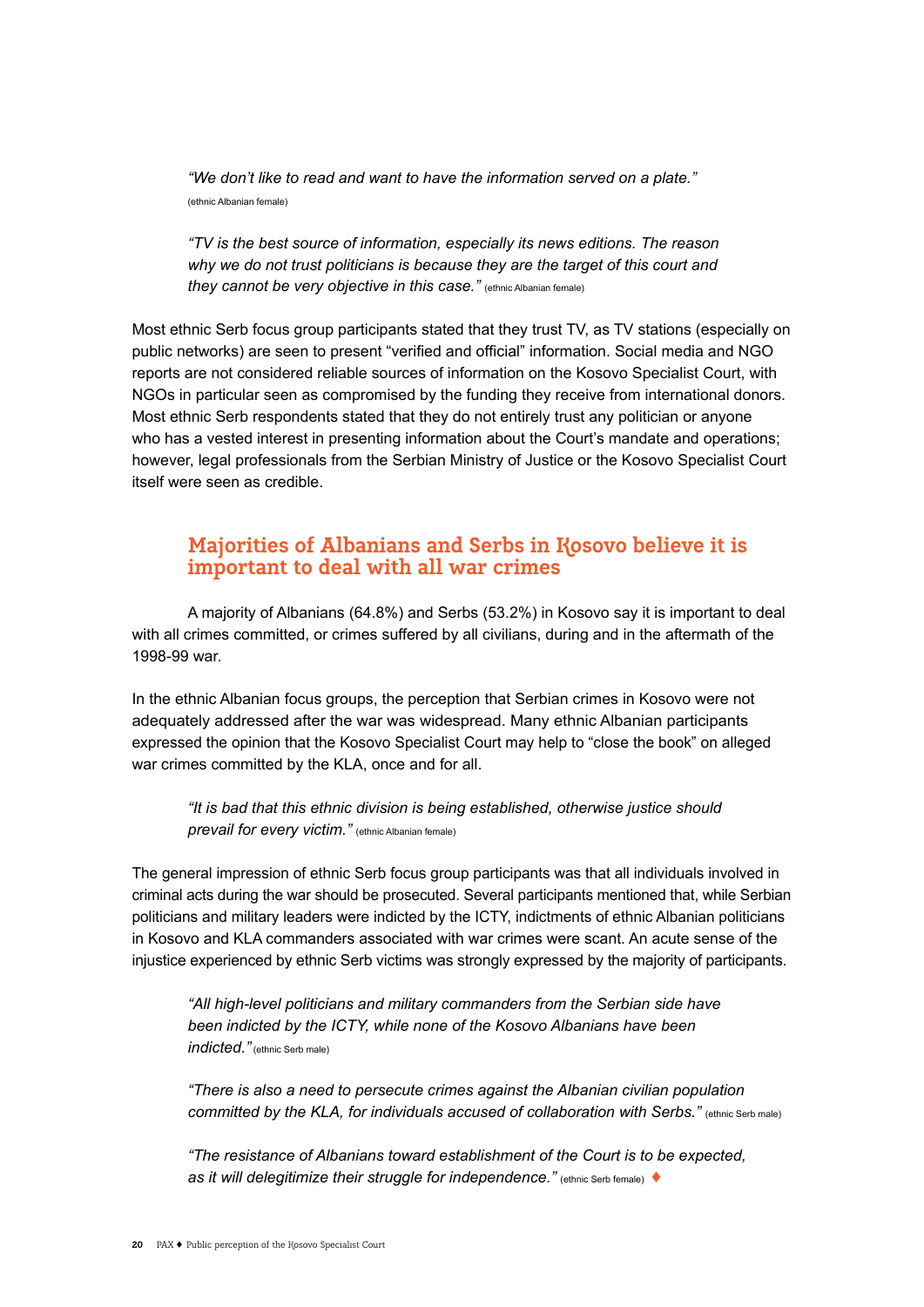## Analysis and recommendations

T he extent of positive societal impact achieved by any international or hybrid criminal<br>justice mechanism is largely dependent on the perceived legitimacy of that institution<br>in affected communities. Public perception of justice mechanism is largely dependent on the perceived legitimacy of that institution in affected communities. Public perception of the legitimacy of international and hybrid courts cannot be separated from the political and social context within which they are established. When the work of such tribunals is perceived as selective or partial, a crisis of public perception (and, by extension, a crisis of legitimacy) can occur. This can, in turn, have an adverse societal impact, and may harm wider processes of transitional justice and relations between communities in conflict.

Regarding the Kosovo Specialist Court, it is necessary to note that public perception is never static, and contingent upon contextual developments; that the Court has yet to issue initial indictments, and that once it becomes operational perception of its performance and impact may shift; and, finally, that the pursuit of criminal justice in divided societies is inherently delicate.

For the time being, the public perception research indicates that positive societal impact may be circumscribed by the political and social dynamics in Kosovo, especially previous experiences with international and domestic efforts to deal with the past that fell short of expectations, and the contentious political context of the Court's establishment; as well as limited public understanding of the Court's purpose and scope.

The research indicates that public awareness of the Kosovo Specialist Court's purpose, mandate and scope is low. That contributes to the spread of misinformation (including nationalist narratives that promote denial and self-victimization in both ethnic communities), increasing the likelihood of a "shock" effect when the first indictments are issued, and decreasing the likelihood of social acceptance of the Court's work in the long-term.

The research also demonstrates that many in the ethnic Albanian community perceive the Kosovo Specialist Court's mandate as selective and partial, while many in the ethnic Serb community are skeptical that it can deliver justice in relation to long-neglected war crimes cases in which the victims were mainly Serbs. There is thus a risk that, if the Court's work results in the successful prosecution of KLA members, ethnic Albanian perceptions of anti-KLA bias in the pursuit of war crimes cases will increase. On the other hand, if the Court is unable to secure at least some convictions, the disillusionment of ethnic Serbs with Kosovo's institutions will increase. Both outcomes would have adverse effects on the already tense relations between the Albanian and Serb communities, on efforts to achieve reconciliation, and on Kosovo's political and social stability.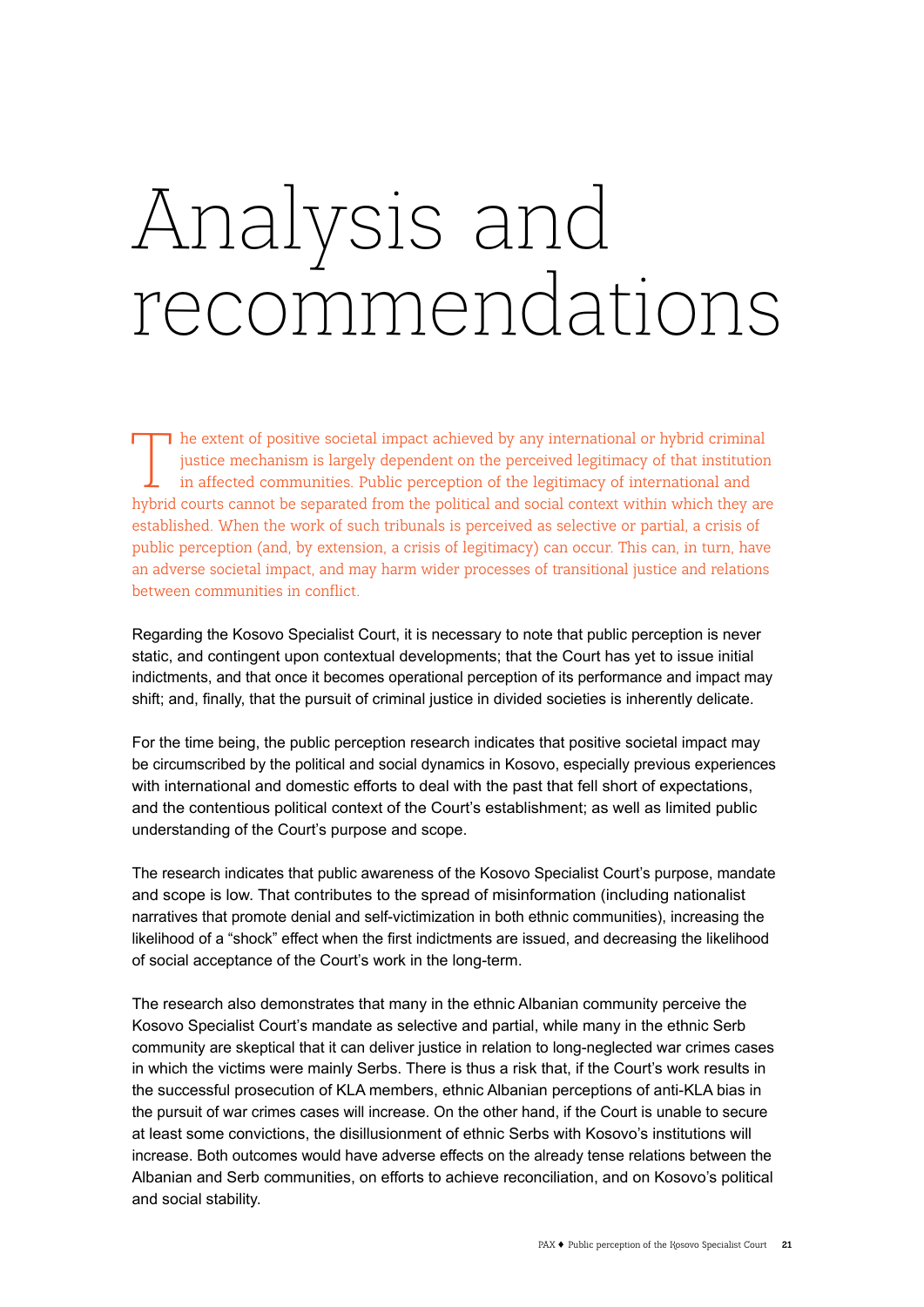The recommendations outlined below are intended to address some of the risks identified by the public perception survey, and strengthen the prospect of the Kosovo Specialist Court's work delivering a positive societal impact. The recommendations focus on the need for (1) an effective, evidence-based and targeted programme of public information and dialogue to to address information gaps, counter misinformation, and generate broad social acceptance of the process and its outcomes; and (2) contextualizing the Court's work within a broader framework of local, national and regional efforts to deal with the wartime past, to address the perception that it represents a biased exercise in selective justice and maximize positive societal impact.

In the recommendations, the following terms are used:

- ! *key international stakeholders in Kosovo* refers to the EU Special Representative / EU Ambassador in Kosovo, EULEX, embassies of key EU Member States, the United States embassy, and the United Nations system
- ! *key institutions of the EU* refers to the EU Special Representative / EU Ambassador in Kosovo, EULEX, the European Commission Directorate-General for Neighborhood and Enlargement Negotiations, the EU High Representative for Foreign Affairs and Security Policy and the European External Action Service, and the European Parliament Committee for Foreign Affairs and the Kosovo Rapporteur.

## **Recommendations**

**The Kosovo Specialist Chambers and Specialist Prosecutor's Office, the Government of Kosovo, key international stakeholders in Kosovo, key institutions of the EU, and Kosovan civil society should:**

- 1. Cooperate in the development and implementation of an **effective, evidence based and targeted programme of public information and dialogue**, involving all key stakeholders and reaching all of Kosovo's diverse communities, to:
	- address information gaps regarding the rationale for establishment of the Kosovo Specialist Court, its mandate, and the nature of the allegations raised in the Marty report;
	- proactively counter misinformation, especially myths about the scope and mandate of the Court as described in this report; and,
	- encourage all stakeholders to use consistent language when explaining the purpose, mandate and legal processes of the Court;
	- in order to mitigate the risk of misinterpretation and confusion, and to generate broad social acceptance of the process and its outcomes.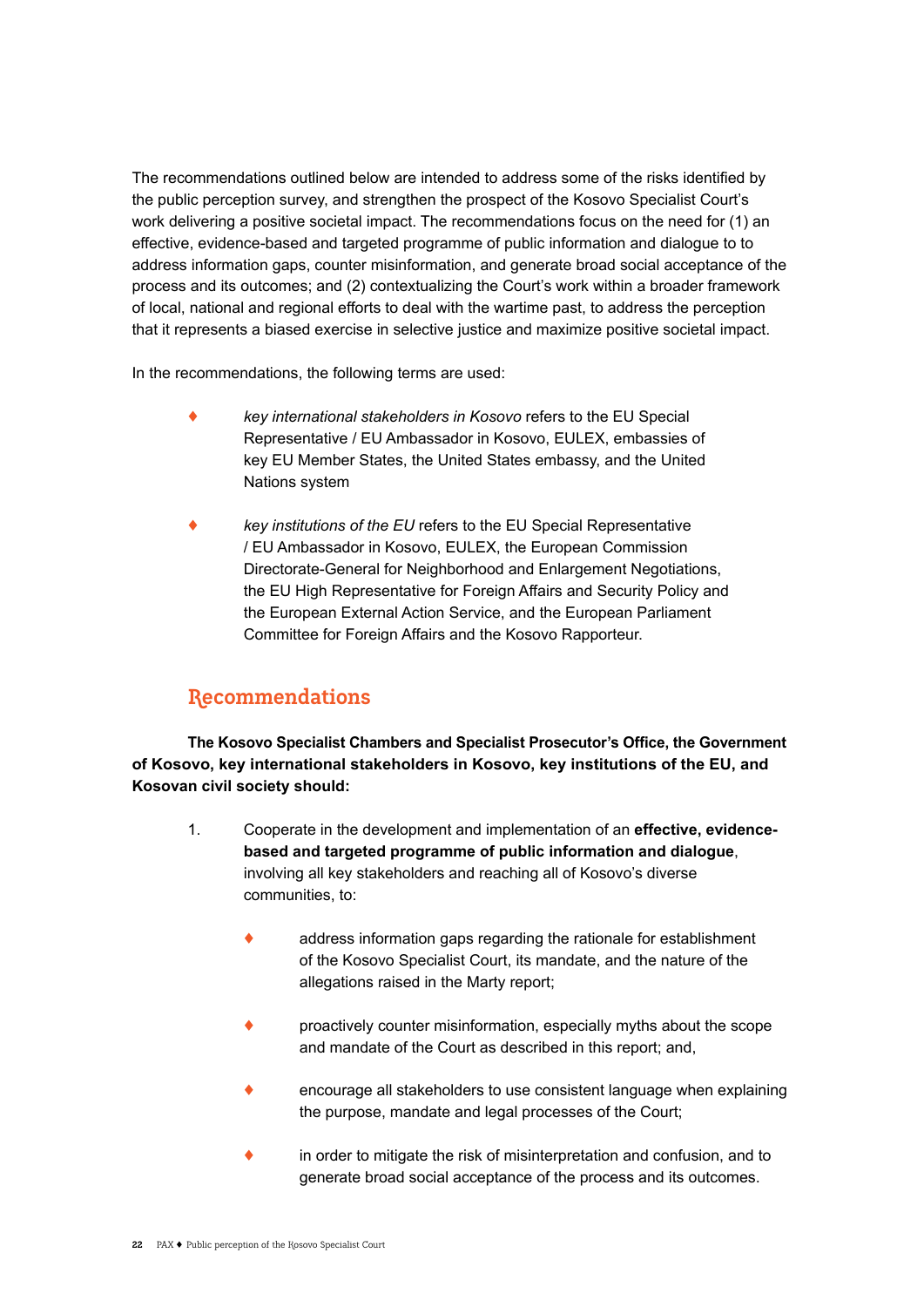- 2. Inform the development and implementation of public information and dialogue activities with **reliable evidence on public perception**, commencing with a baseline public perception survey and continuing with regular follow-up surveys, in order to regularly revise key messages, map affected communities, and identify potential allies.
- 3. Utilize **messaging tailored for Albanians** in Kosovo that:
	- $\bullet$  esituates the work of the Court within a broader context of its implications for Kosovo's democratic, multi-ethnic and European future
	- eovercomes denial and self-victimization
	- emainstreams inclusive narratives about wartime past generally
	- ebuilds broad confidence in and support for the rule of law by stressing the Court's role in ensuring that "no one is above the law"
	- $\bullet$  eframes the Court in relation to complementary local, national and regional efforts to deal with Kosovo's wartime past, especially those undertaken by or in relation to Serbia.
- 4. Utilize mess**aging tailored for Serbs** in Kosovo that:
	- $\bullet$  situates the work of the Court within a broader context of its implications for Kosovo's democratic, multi-ethnic and European future
	- overcomes denial and self-victimization
	- mainstreams inclusive narratives about the wartime past generally
	- manages the expectations of victims and affected communities
	- promotes the principle of individual accountability for war crimes and crimes against humanity committed against civilians.
- 5. Focus on clearly explaining how **witness protection measures** at the Kosovo Specialist Court differ from those associated with previous national and international judicial exercises, thereby boosting public confidence and the confidence of witnesses themselves.
- 6. Promote **victim participation** as a central objective of messaging and engagement.
- 7. Maximize the reach of public communication activities by using **TV as the main medium**, complemented by direct engagement with citizens through community meetings and other dialogue activities.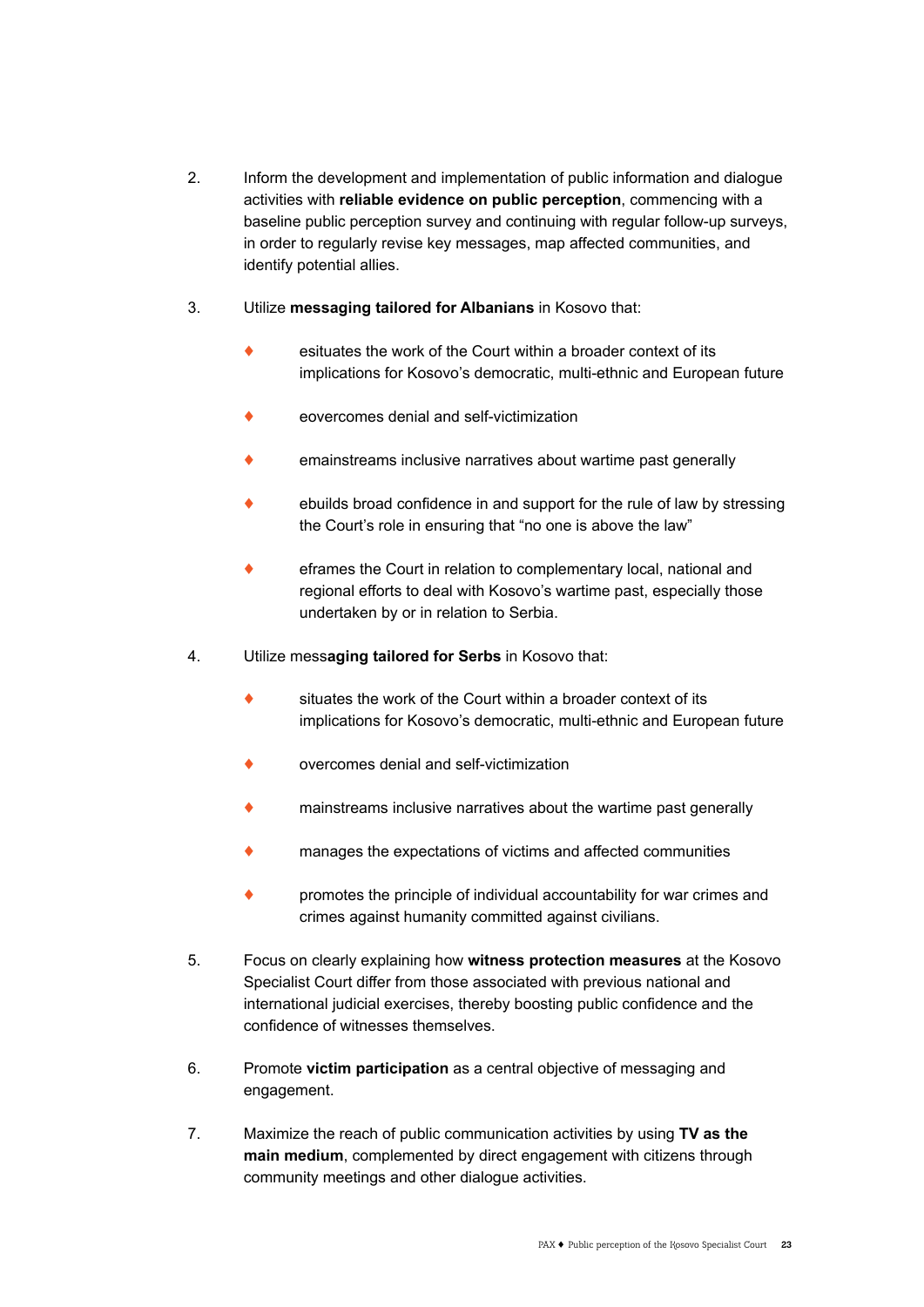8. Incorporate an **exit strategy** from the outset, ensuring that, as the Court winds down its operations, public information and dialogue activities are taken over by civil society, the local legal community, and local media, with adequate funding and capacity.

### **The Kosovo Specialist Chambers and Specialist Prosecutor's Office should:**

- 9. Establish a **meaningful presence in Kosovan public life** in support of contributions to the public information and dialogue programme developed and implemented in coordination with other stakeholders, reaching beyond a limited public communication strategy to achieve visibility, credibility, and **two-way communication** enabling institutions and officials of the Kosovo Specialist Court to positively influence narratives in Kosovan society that actively promote understanding and acceptance of the Court's work in a broader context.
- 10. Adopt a **framework for ongoing cooperation with Kosovan civil society**, recognizing that such cooperation is a critical success factor and that civil society organizations can act as "gate-openers" to gain access to local leaders and opinion-shapers, and serve as a vital component of an exit strategy that keeps the work of public information and dialogue going after the termination of Court proceedings.

#### **The Government of Kosovo and key international stakeholders in Kosovo should:**

11. Prepare a **crisis communication plan**, focusing on clear messaging from international leaders and credible former KLA leaders; and a **security contingency plan**, the existence of and aspects of which should be made public, indicating that relevant security providers are prepared for the possibility of violence, and violence targeting Serb and other minority communities in particular.

### **The Government of Kosovo, with support from key international stakeholders in Kosovo and key institutions of the EU, should:**

- 12. Invest political, bureaucratic and financial resources in promoting a **national framework for dealing with the wartime past** that mitigates perceptions of selectivity and unfairness by framing the Kosovo Specialist Court in relation to complementary local, national and regional efforts to deal with Kosovo's wartime past, especially (but not limited to):
	- completion of a National Strategy on Transitional Justice
	- discussions around the proposed Commission on Truth and Reconciliation
	- achievement of meaningful progress on the issue of missing persons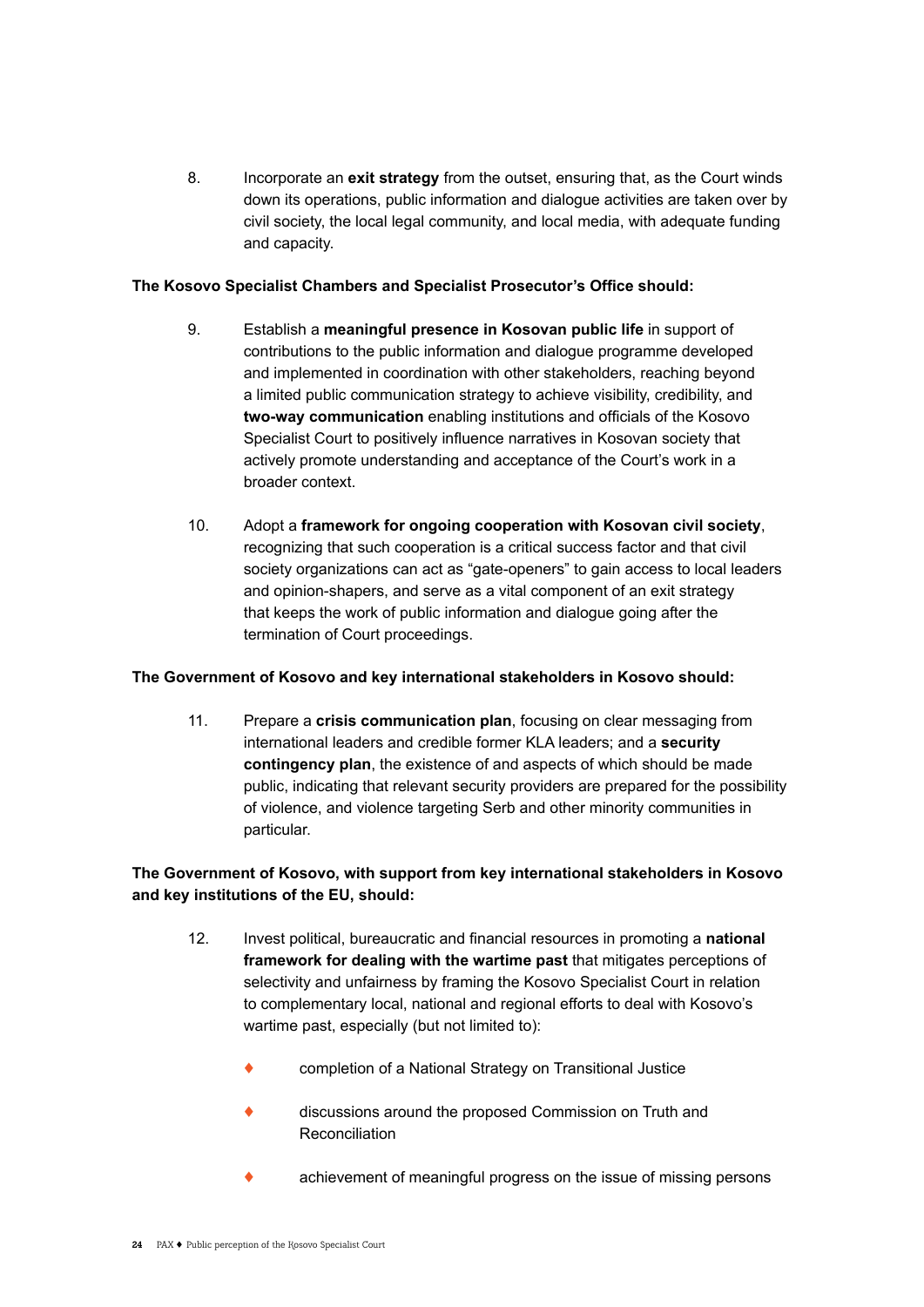- ! initiatives promoting social acceptance of transitional justice and inclusive narratives about the wartime past generally.
- 13. Ensure that **all parties coordinate in communicating responsibly to citizens**, acknowledging the finding that ex-KLA commanders have the highest credibility to speak to issues around the Court within the ethnic Albanian community, and that there is thus a vital role for ex-KLA commanders to play in speaking responsibly to issues around the Court's work, irrespective of who leads the government to be formed following the June 2017 election.

#### **Serb political leaders in Kosovo, and the Government of Serbia, should:**

14. **Exercise responsibility and caution** when commenting on the actions of the Kosovo Specialist Court, especially indictments and verdicts, so as not to unnecessarily politicize the Court's work or contribute to the deterioration of relations between communities in Kosovo or security conditions for Serb communities in Kosovo.  $\blacklozenge$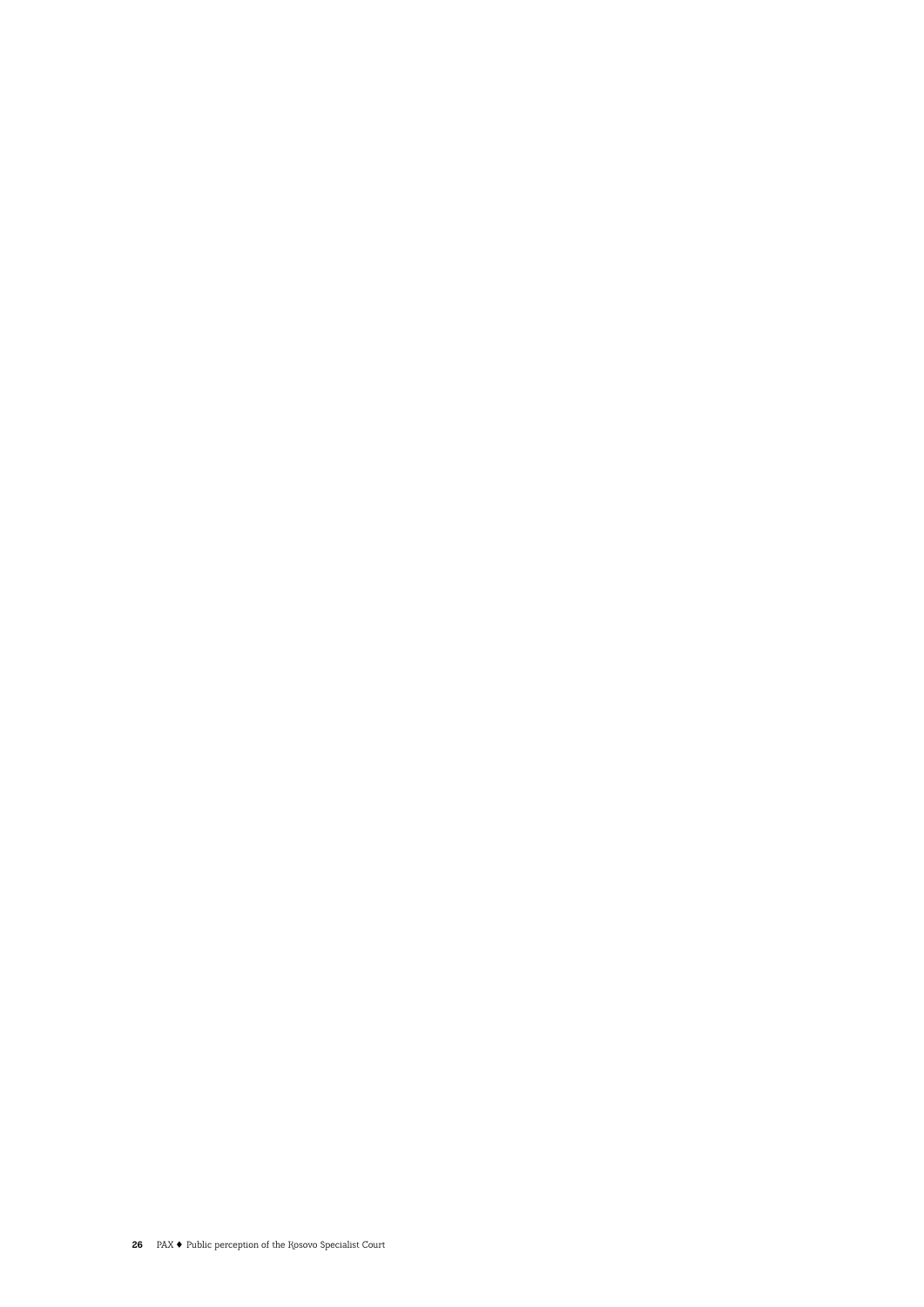**For inquiries or additional information, please contact:** Michael James Warren, Programme Manager PAX (Netherlands) [www.paxforpeace.nl](http://www.paxforpeace.nl) | [warren@paxforpeace.nl](mailto:warren@paxforpeace.nl)

Kushtrim Koliqi, Executive Director Integra (Kosovo) [www.ngo-integra.org](http://www.ngo-integra.org) | [kushtrim.koliqi@ngo-integra.org](mailto:kushtrim.koliqi@ngo-integra.org)

Nenad Maksimović, Executive Director Centre for Peace and Tolerance (Kosovo) [www.ngocpt.org](http://www.ngocpt.org) | [nenad.maksimovic@ngocpt.org](mailto:nenad.maksimovic@ngocpt.org)

Marlies Stappers, Executive Director Impunity Watch (Netherlands) [www.impunitywatch.org](http://www.impunitywatch.org) | [marlies.stappers@impunitywatch.org](mailto:info@impunitywatch.org)